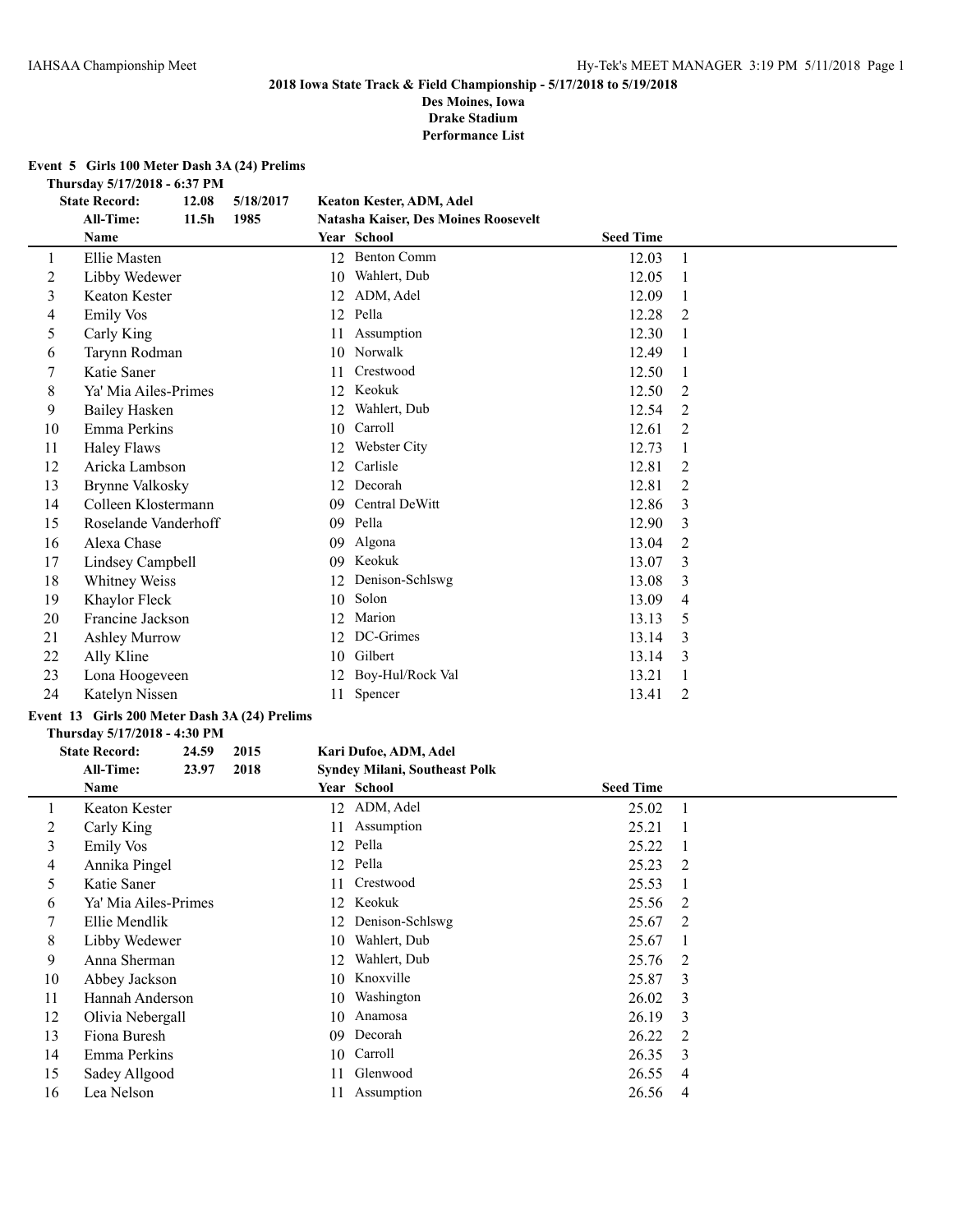**Des Moines, Iowa Drake Stadium**

**Performance List**

|                | Event 13  (Girls 200 Meter Dash 3A (24) Prelims) |       |           |    |                                      |                  |                |
|----------------|--------------------------------------------------|-------|-----------|----|--------------------------------------|------------------|----------------|
|                | Name                                             |       |           |    | Year School                          | <b>Seed Time</b> |                |
| 17             | <b>Haley Flaws</b>                               |       |           |    | 12 Webster City                      | 26.61            | $\mathbf{1}$   |
| 18             | Tarynn Rodman                                    |       |           |    | 10 Norwalk                           | 26.67            | 1 Conv         |
| 19             | Taylor Vanderholt                                |       |           |    | 12 Norwalk                           | 26.68            | 2 Conv         |
| 20             | Sydney Hoover                                    |       |           |    | 10 Algona                            | 26.78            | 2              |
| 21             | Sarah Schminke                                   |       |           | 11 | Vinton-Shellbrg                      | 26.81            | 3              |
| 22             | <b>Brooke Berns</b>                              |       |           |    | 10 Decorah                           | 26.83            | $\overline{4}$ |
| 23             | Emma Kenkel                                      |       |           | 11 | Storm Lake                           | 28.07            | 1              |
| 24             | Payton Ahrenstorff                               |       |           | 11 | Spirit Lake                          | 28.33            | $\overline{2}$ |
|                | Event 21 Girls 400 Meter Dash 3A (24)            |       |           |    |                                      |                  |                |
|                | Thursday 5/17/2018 - 7:10 PM                     |       |           |    |                                      |                  |                |
|                | <b>State Record:</b>                             | 54.73 | 5/19/2016 |    | Diana Slight, Boone                  |                  |                |
|                | <b>All-Time:</b>                                 | 53.70 | 2018      |    | <b>Sydney Milani, Southeast Polk</b> |                  |                |
|                | Name                                             |       |           |    | Year School                          | <b>Seed Time</b> |                |
| $\mathbf{1}$   | Carly King                                       |       |           |    | 11 Assumption                        | 57.81            | $\mathbf{1}$   |
| $\overline{2}$ | Madison Jochum                                   |       |           | 11 | <b>Bishop Heelan</b>                 | 58.66            | $\mathbf{1}$   |
| 3              | Ellie Mendlik                                    |       |           |    | 12 Denison-Schlswg                   | 58.67            | 1              |
| 4              | Maria Gorham                                     |       |           |    | 12 North Polk                        | 58.98            | $\mathbf{1}$   |
| 5              | Erin Kerkhoff                                    |       |           | 11 | Solon                                | 59.00            | 1              |
| 6              | Kaylee Hosch                                     |       |           | 11 | Independence                         | 1:00.38          | 1              |
| 7              | Laney Fitzpatrick                                |       |           |    | 09 Assumption                        | 1:01.07          | $\overline{2}$ |
| 8              | Shelby Hulsebus                                  |       |           |    | 12 Benton Comm                       | 1:01.67          | $\mathbf{1}$   |
| 9              | Emma Kenkel                                      |       |           | 11 | Storm Lake                           | 1:01.72          | $\overline{2}$ |
| 10             | Abbey Jackson                                    |       |           |    | 10 Knoxville                         | 1:01.81          | $\overline{2}$ |
| 11             | Madyln Danner                                    |       |           | 11 | Boone                                | 1:01.88          | 1              |
| 12             | Cierra Lacina                                    |       |           | 11 | Clear Crk-Amana                      | 1:02.07          | 3              |
| 13             | Taylor Vanderholt                                |       |           | 12 | Norwalk                              | 1:02.35          | 2              |
| 14             | Sidney Vancil                                    |       |           | 12 | Perry                                | 1:02.60          | 3              |
| 15             | Sadie Juergens                                   |       |           | 11 | ADM, Adel                            | 1:02.64          | $\overline{2}$ |
| 16             | <b>Brooklyn Huberty</b>                          |       |           | 11 | SB-Luton                             | 1:02.86          | 3              |
| 17             | Alaina Schmidt                                   |       |           | 10 | Wahlert, Dub                         | 1:02.88          | $\overline{2}$ |
| 18             | Olivia Battle                                    |       |           |    | 10 Decorah                           | 1:03.07          | 2              |
| 19             | Cari Pickup                                      |       |           |    | 10 Maquoketa                         | 1:03.28          | 3              |
| 20             | Hadyn Miller                                     |       |           |    | 10 Ia Falls-Alden                    | 1:03.30          | $\overline{2}$ |
| 21             | Madison Willson                                  |       |           | 11 | <b>CPU</b>                           | 1:03.32          | 3              |
| 22             | Rian Knapp                                       |       |           | 10 | Wahlert, Dub                         | 1:03.50          | $\overline{4}$ |
| 23             | <b>Ashley Blommers</b>                           |       |           | 09 | Pella                                | 1:03.54          | 4              |
| 24             | Megan Sterbenz                                   |       |           |    | 09 DC-Grimes                         | 1:03.70          | 4              |
|                | Event 29 Girls 800 Meter Run 3A (24)             |       |           |    |                                      |                  |                |

# **Saturday 5/19/2018 - 10:50 AM State Record: 2:07.51 5/21/2016 Joy Ripslinger, Assumption**

**All-Time: 2:07.18 2016 Joy Ripslinger, Assumption, Dav Name Year School Seed Time** Ellie Friesen 12 Crestwood 2:21.02 1 Jenna Galligan 12 Decorah 2:22.18 2 Grace Juhl 11 Ia Falls-Alden 2:22.65 1 4 Brett Schneider 12 Fort Madison 2:22.78 1 5 Maddy Juhl 11 Ia Falls-Alden 2:22.99 2<br>6 Corinne Gadient 11 Anamosa 2:23.34 1 Corinne Gadient 11 Anamosa 2:23.34 1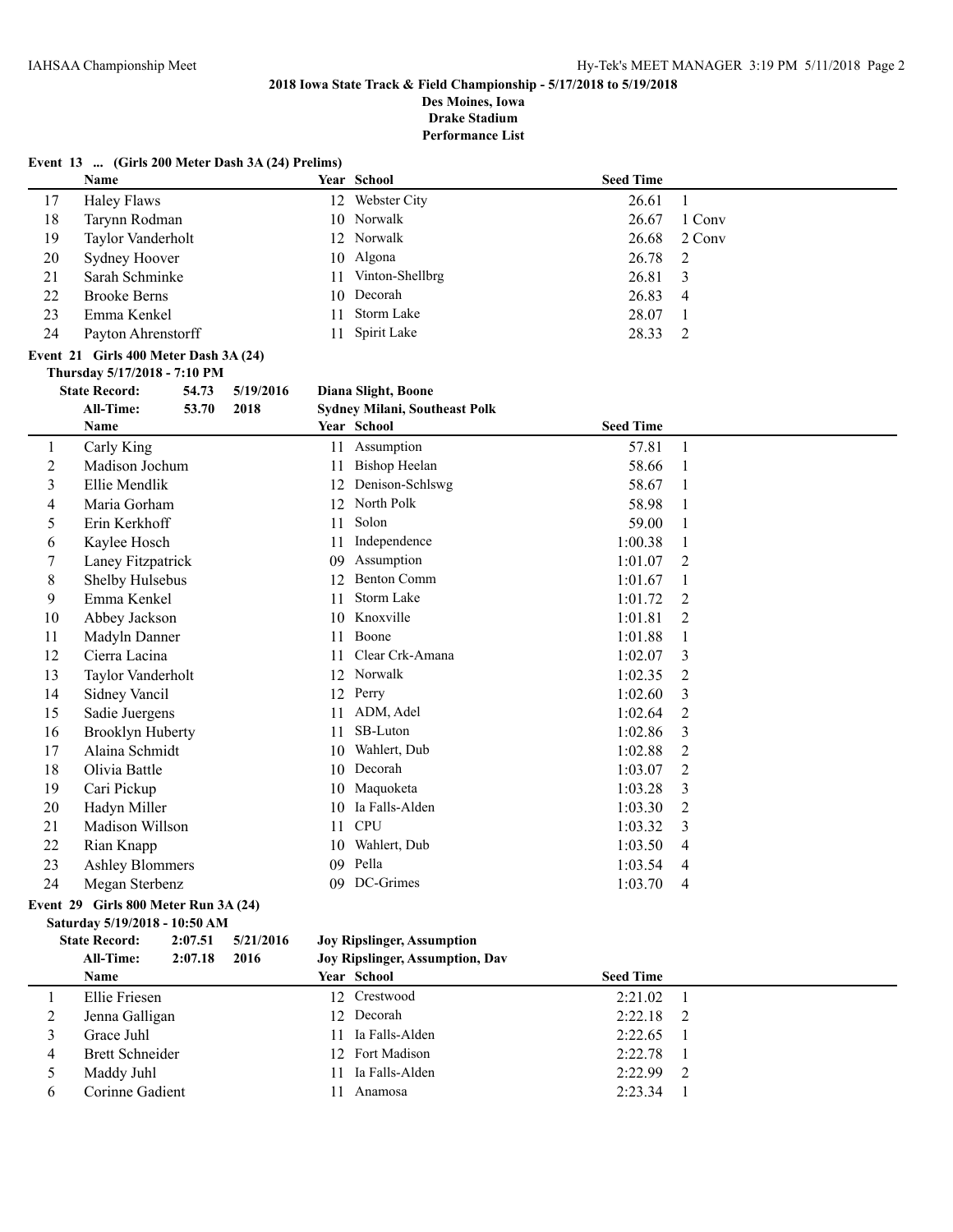**Des Moines, Iowa Drake Stadium**

**Performance List**

#### **Event 29 ... (Girls 800 Meter Run 3A (24))**

|    | Name              |     | Year School     | <b>Seed Time</b> |   |
|----|-------------------|-----|-----------------|------------------|---|
| 7  | Laney Fitzpatrick | 09  | Assumption      | 2:25.44          | 2 |
| 8  | Sadie Juergens    | 11  | ADM, Adel       | 2:26.02          |   |
| 9  | Katie Keitges     | 10  | Knoxville       | 2:26.20          |   |
| 10 | Grace Horst       | 11  | Vinton-Shellbrg | 2:26.46          | 3 |
| 11 | Caroline McMartin | 10  | Pella           | 2:26.47          | 2 |
| 12 | Ellie Osterberger | 12  | Wahlert, Dub    | 2:26.50          | 2 |
| 13 | Holly Hohmann     | 12. | Wahlert, Dub    | 2:26.67          | 3 |
| 14 | Camille Mac       | 09  | IC, Liberty     | 2:26.70          | 3 |
| 15 | Maggie Pollard    | 12  | Gilbert         | 2:26.89          | 3 |
| 16 | Makenna Hudson    | 10  | Creston         | 2:26.94          | 2 |
| 17 | Claire Duncan     | 12  | Anamosa         | 2:27.33          | 4 |
| 18 | Cara Heuer        | 10  | Gilbert         | 2:27.64          | 4 |
| 19 | Sidney Vancil     | 12  | Perry           | 2:28.22          |   |
| 20 | Madison Jochum    | 11  | Bishop Heelan   | 2:28.46          |   |
| 21 | Maggie Jennings   | 10  | Mt Pleasant     | 2:28.70          | 4 |
| 22 | Raegan Andersen   | 11  | Denison-Schlswg | 2:28.82          | 3 |
| 23 | Sophie Blanchard  | 12  | North Polk      | 2:29.46          | 2 |
| 24 | Amber Aesoph      | 10  | Bishop Heelan   | 2:31.00          | 2 |
|    |                   |     |                 |                  |   |

# **Event 37 Girls 1500 Meter Run 3A (24)**

**Saturday 5/19/2018 - 3:00 PM**

# **State Record: 4:39.00 5/20/2017 Joy Ripslinger, Assumption**

|    | <b>All-Time:</b><br>2011<br>4:26.39 | <b>Shelby Houlihan, Sioux City East</b> |                           |
|----|-------------------------------------|-----------------------------------------|---------------------------|
|    | Name                                | Year School                             | <b>Seed Time</b>          |
| 1  | Ellie Friesen                       | Crestwood<br>12                         | 4:49.30<br>1              |
| 2  | Adrianna Katcher                    | <b>CPU</b><br>10                        | 4:53.52<br>2              |
| 3  | Mckenzie Logan                      | IC, Liberty<br>09                       | 4:59.93                   |
| 4  | Camille Mac                         | IC, Liberty<br>09                       | 5:00.52<br>2              |
| 5  | Grace Horst                         | Vinton-Shellbrg<br>11                   | 5:02.48<br>3              |
| 6  | Shayla Betts                        | Decorah<br>10                           | 5:02.72<br>4              |
| 7  | Lauren Juhl                         | Ia Falls-Alden<br>11                    | 5:03.55                   |
| 8  | <b>Bryce Gidel</b>                  | Humboldt<br>10                          | 5:03.64<br>2              |
| 9  | <b>Kacie Rewerts</b>                | Nevada<br>10                            | 5:03.66<br>3              |
| 10 | Amelia Lesher                       | North Polk<br>12                        | 5:03.68<br>1 Conv         |
| 11 | Cassidy Ihns                        | Crestwood<br>11                         | 5:03.70<br>5              |
| 12 | Emma Hughes                         | Glenwood<br>09                          | 5:04.68                   |
| 13 | Ashlin Young                        | Algona<br>10                            | 5:04.71<br>4              |
| 14 | Jenna Morey                         | Spencer<br>10                           | 5:05.56                   |
| 15 | Amber Aesoph                        | <b>Bishop Heelan</b><br>10              | 5:05.76<br>2              |
| 16 | Abby Ryon                           | Mt Pleasant<br>10                       | 5:05.80<br>3              |
| 17 | Emma Duncan                         | 12<br>Anamosa                           | 5:05.83                   |
| 18 | Ashley Bloomquist                   | Fairfield<br>11                         | 5:06.64<br>4              |
| 19 | Kiki Connell                        | Charles City<br>09                      | 5:06.80<br>6              |
| 20 | Aunna Huseman                       | Wahlert, Dub<br>10                      | 5:06.95<br>$\overline{2}$ |
| 21 | Sadie Juergens                      | ADM, Adel<br>11                         | 5:08.81<br>2              |
| 22 | Katie Keitges                       | Knoxville<br>10                         | 5:13.20<br>1              |
| 23 | Callie Frakes                       | S Tama Cty<br>10                        | 2<br>5:15.09              |
| 24 | Megan Sievers                       | Carlisle<br>11                          | 5:17.58<br>2 Conv         |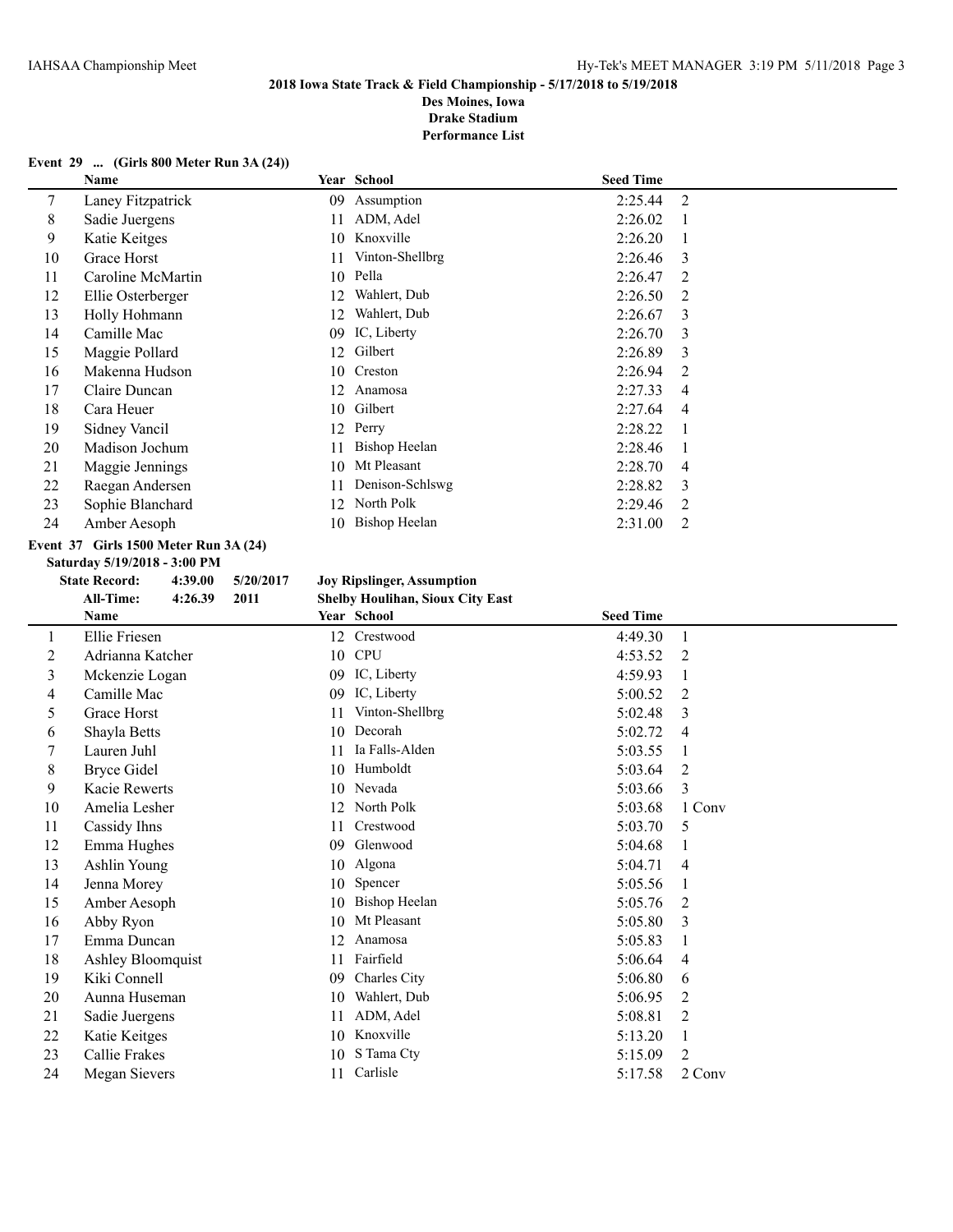**Des Moines, Iowa Drake Stadium**

**Performance List**

**Event 45 Girls 3000 Meter Run 3A (24)**

**Thursday 5/17/2018 - 3:35 PM**

|    | <b>State Record:</b> | 9:55.37 | 5/18/2017 |    | <b>Joy Ripslinger, Assumption</b> |                  |                |  |
|----|----------------------|---------|-----------|----|-----------------------------------|------------------|----------------|--|
|    | <b>All-Time:</b>     | 9:24.67 | 5/22/2014 |    | Stephanie Jenks, Linn-Mar         |                  |                |  |
|    | Name                 |         |           |    | Year School                       | <b>Seed Time</b> |                |  |
|    | Ellie Friesen        |         |           |    | 12 Crestwood                      | 10:30.14         | $\mathbf{1}$   |  |
| 2  | Adrianna Katcher     |         |           | 10 | <b>CPU</b>                        | 10:35.71         | 2              |  |
| 3  | Cassidy Ihns         |         |           | 11 | Crestwood                         | 10:38.13         | 3              |  |
| 4  | Camille Mac          |         |           | 09 | IC, Liberty                       | 10:42.13         |                |  |
| 5  | <b>Kacie Rewerts</b> |         |           | 10 | Nevada                            | 10:42.31         |                |  |
| 6  | <b>Bryce Gidel</b>   |         |           | 10 | Humboldt                          | 10:44.70         | 2              |  |
| 7  | Amber Aesoph         |         |           | 10 | Bishop Heelan                     | 10:50.78         |                |  |
| 8  | Abby Ryon            |         |           | 10 | Mt Pleasant                       | 10:50.94         | 2              |  |
| 9  | Lauren Juhl          |         |           | 11 | Ia Falls-Alden                    | 10:51.40         | 3              |  |
| 10 | Kiki Connell         |         |           | 09 | Charles City                      | 10:54.16         | 4              |  |
| 11 | Kourtney Delperdang  |         |           | 11 | Spirit Lake                       | 10:56.51         | 2              |  |
| 12 | Ashley Bloomquist    |         |           | 11 | Fairfield                         | 10:57.93         | 3              |  |
| 13 | Emma Earles          |         |           | 12 | Wahlert, Dub                      | 10:59.62         |                |  |
| 14 | Hallie Kephart       |         |           | 11 | Marion                            | 11:02.39         | 2              |  |
| 15 | Alixandra Oliver     |         |           | 09 | Wahlert, Dub                      | 11:05.31         | 3              |  |
| 16 | Taylor McCreedy      |         |           | 09 | Atlantic                          | 11:07.45         |                |  |
| 17 | Elisa Fisher         |         |           | 10 | Spencer                           | 11:07.68         | 3              |  |
| 18 | Mckenzie Logan       |         |           | 09 | IC, Liberty                       | 11:08.63         | $\overline{4}$ |  |
| 19 | <b>Megan Sievers</b> |         |           | 11 | Carlisle                          | 11:14.23         |                |  |
| 20 | Maggie Pollard       |         |           | 12 | Gilbert                           | 11:18.75         | $\overline{4}$ |  |
| 21 | Natalie Paulson      |         |           | 11 | DC-Grimes                         | 11:21.92         | 2              |  |
| 22 | Katie Keitges        |         |           | 10 | Knoxville                         | 11:23.19         |                |  |
| 23 | Anjali Jones         |         |           | 10 | Grinnell                          | 11:24.82         | 2              |  |
| 24 | Emma Hughes          |         |           | 09 | Glenwood                          | 11:32.27         | 2              |  |

# **Event 51 Girls 100 Meter Hurdles 3A (24) Prelims**

**Friday 5/18/2018 - 3:50 PM**

# **State Record: 14.70 2011 R Peth; K Phipps, WSR; Mt Pleas All-Time: 13.90 4/13/2010 Alex Gochenour, Logan-Mag.**

|    | Name             |    | Year School        | <b>Seed Time</b> |                         |
|----|------------------|----|--------------------|------------------|-------------------------|
|    | Grace Martensen  | 11 | <b>Benton Comm</b> | 14.88            |                         |
| 2  | Sienna Durr      |    | 12 Grinnell        | 15.10 2          |                         |
| 3  | Theresa Lampe    |    | 12 Xavier, CR      | 15.25            |                         |
| 4  | Aricka Lambson   |    | 12 Carlisle        | 15.32            |                         |
| 5  | Emily Holterhaus |    | 11 Pella           | 15.44 3          |                         |
| 6  | Taylor Cannon    |    | 10 IC, Liberty     | 15.47            |                         |
| 7  | Sarah Frett      |    | 10 DC-Grimes       | 15.73            | $\overline{2}$          |
| 8  | Annie Leopold    |    | 10 Mt Vernon       | 15.74 2          |                         |
| 9  | Abigail Holmes   |    | 10 Algona          | 15.74            |                         |
| 10 | Catherine Yeoman | 12 | Mt Vernon          | $15.75 \quad 3$  |                         |
| 11 | Aubrey Jones     |    | 10 Xavier, CR      | 15.80            | $\overline{4}$          |
| 12 | Jocelyn Haack    | 11 | Carlisle           | 15.81            | $\overline{\mathbf{3}}$ |
| 13 | Kylee Neighbors  |    | 10 Grinnell        | 16.09            | $\overline{4}$          |
| 14 | Sami Schepers    |    | 12 ADM, Adel       | 16.21            |                         |
| 15 | Bella Knutson    | 09 | Decorah            | 16.25            |                         |
| 16 | Lily Groat       | 09 | Humboldt           | 16.26            | -2                      |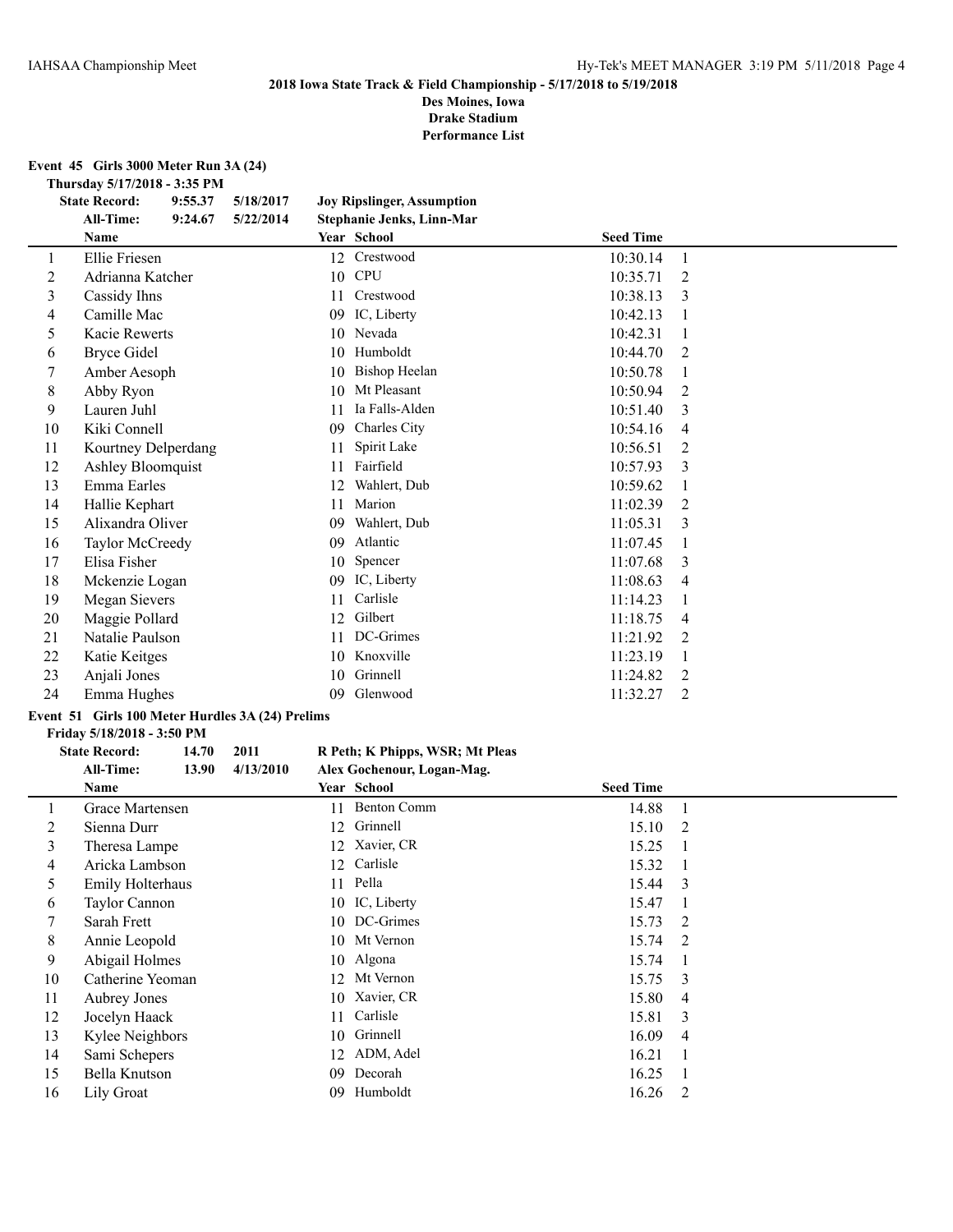**Event 51 ... (Girls 100 Meter Hurdles 3A (24) Prelims)**

# **2018 Iowa State Track & Field Championship - 5/17/2018 to 5/19/2018**

**Des Moines, Iowa Drake Stadium**

**Performance List**

|                | Name                                                      |         |                        |    | Year School                                      | <b>Seed Time</b>      |                |
|----------------|-----------------------------------------------------------|---------|------------------------|----|--------------------------------------------------|-----------------------|----------------|
| 17             | Olivia Hamilton                                           |         |                        |    | 12 Spencer                                       | 16.29                 | 1              |
| 18             | Lillia Tate                                               |         |                        |    | 12 Keokuk                                        | 16.31                 | $\mathfrak{2}$ |
| 19             | Lydia Berns-Schweingruber                                 |         |                        | 10 | Gilbert                                          | 16.37                 | 3              |
| 20             | Sadie Ruzicka                                             |         |                        | 12 | Charles City                                     | 16.39                 | 3              |
| 21             | Grace Syverson                                            |         |                        | 11 | Decorah                                          | 16.39                 | 2              |
| 22             | Carsyn Vance                                              |         |                        | 12 | DC-Grimes                                        | 16.42                 | 4              |
| 23             | Audrey Arnold                                             |         |                        | 10 | Glenwood                                         | 16.43                 | 2              |
| 24             | Abby Borth                                                |         |                        |    | 10 Spencer                                       | 16.78                 | $\overline{2}$ |
|                |                                                           |         |                        |    |                                                  |                       |                |
|                | Event 59 Girls 400 Meter Hurdles 3A (24)                  |         |                        |    |                                                  |                       |                |
|                | Friday 5/18/2018 - 5:30 PM<br><b>State Record:</b>        | 1:02.53 | 5/21/2010              |    | Holly Salzbrenner, Mt Vernon/Li                  |                       |                |
|                | <b>All-Time:</b>                                          | 57.3h   | 1975                   |    | Debbie Esser, Woodbine                           |                       |                |
|                | Name                                                      |         |                        |    | Year School                                      | <b>Seed Time</b>      |                |
|                | Katie Nimrod                                              |         |                        |    | 12 Decorah                                       |                       |                |
| 1              |                                                           |         |                        |    |                                                  | 1:04.90               | 1              |
| $\overline{c}$ | Emma Kelderman                                            |         |                        | 11 | Oskaloosa                                        | 1:05.88               | 1              |
| 3              | Emily Holterhaus                                          |         |                        | 11 | Pella                                            | 1:06.22               | 2              |
| 4              | Elsie Thoreson                                            |         |                        |    | 10 Pella                                         | 1:06.45               | 3              |
| 5              | Gabbi Bullard                                             |         |                        | 10 | Solon                                            | 1:06.79               | 1              |
| 6              | Maggie Cristoforo                                         |         |                        | 10 | Mt Pleasant                                      | 1:06.86               | 1              |
| 7              | Chloe Hansen                                              |         |                        | 11 | Harlan                                           | 1:06.92               | 1              |
| 8              | Anna Kenny                                                |         |                        | 11 | ADM, Adel                                        | 1:07.09               | 2              |
| 9              | Cari Pickup                                               |         |                        | 10 | Maquoketa                                        | 1:07.79               | 2              |
| 10             | <b>Brett Schneider</b>                                    |         |                        |    | 12 Fort Madison                                  | 1:07.90               | 2              |
| 11             | Clare Broderick                                           |         |                        |    | 10 Wahlert, Dub                                  | 1:07.90               | 3              |
| 12             | Olivia Hamilton                                           |         |                        | 12 | Spencer                                          | 1:08.02               | 1              |
| 13             | Emma Zoet                                                 |         |                        | 09 | Boy-Hul/Rock Val                                 | 1:08.23               | $\mathfrak{2}$ |
| 14             | Aluna Olaniyi                                             |         |                        |    | 12 Fairfield                                     | 1:08.45               | $\overline{3}$ |
| 15             | Aricka Lambson                                            |         |                        | 12 | Carlisle                                         | 1:08.85               | 1 Conv         |
| 16             | Madyln Danner                                             |         |                        | 11 | Boone                                            | 1:09.00               | 1              |
| 17             | Luci Swarthout                                            |         |                        | 12 | Chariton                                         | 1:09.26               | $\overline{4}$ |
| 18             | Vanessa Gunderson                                         |         |                        | 11 | Denison-Schlswg                                  | 1:09.35               | 3              |
| 19             | Ashley Telleen                                            |         |                        | 11 | Washington                                       | 1:09.75               | 4              |
| 20             | Sophie Nicol                                              |         |                        | 12 | Solon                                            | 1:09.99               | 4              |
| 21             | Lauren Becker                                             |         |                        | 09 | Glenwood                                         | 1:10.40               | $\overline{4}$ |
| 22             | Madison Sexton                                            |         |                        | 12 | Decorah                                          | 1:10.81               | 2              |
| 23             | Macy Mixdorf                                              |         |                        |    | 11 Clear Lake                                    | 1:11.26               | $\overline{2}$ |
| 24             | Jocelyn Haack                                             |         |                        |    | 11 Carlisle                                      | 1:11.49               | 2 Conv         |
|                | Event 68 Girls 4x100 Meter Shuttle Hurdle 3A (24) Prelims |         |                        |    |                                                  |                       |                |
|                | Thursday 5/17/2018 - 8:00 PM                              |         |                        |    |                                                  |                       |                |
|                | <b>State Record:</b>                                      | 1:03.13 | 2016                   |    | Pella, Pella                                     |                       |                |
|                |                                                           |         |                        |    | K Pingel, E Holterhaus, E Thoreson, C McKinstrey |                       |                |
|                | All-Time:                                                 | 1:00.61 | 5/18/2017              |    | Waukee, Waukee                                   |                       |                |
|                |                                                           |         |                        |    | S Winger, M Gray, L Nelson, H Schau              |                       |                |
|                | <b>Team</b>                                               |         |                        |    | Relay                                            | <b>Seed Time</b>      |                |
| 1              | <b>Benton Comm</b>                                        |         |                        |    |                                                  | 1:05.52               | -1             |
|                | 1) Laura Maschino 12                                      |         | 2) Elizabeth Masten 12 |    | 3) Mallory Thys 10                               | 4) Grace Martensen 11 |                |
|                | 5) Ashtynn Lohrer 10                                      |         |                        |    |                                                  |                       |                |
|                |                                                           |         |                        |    |                                                  |                       |                |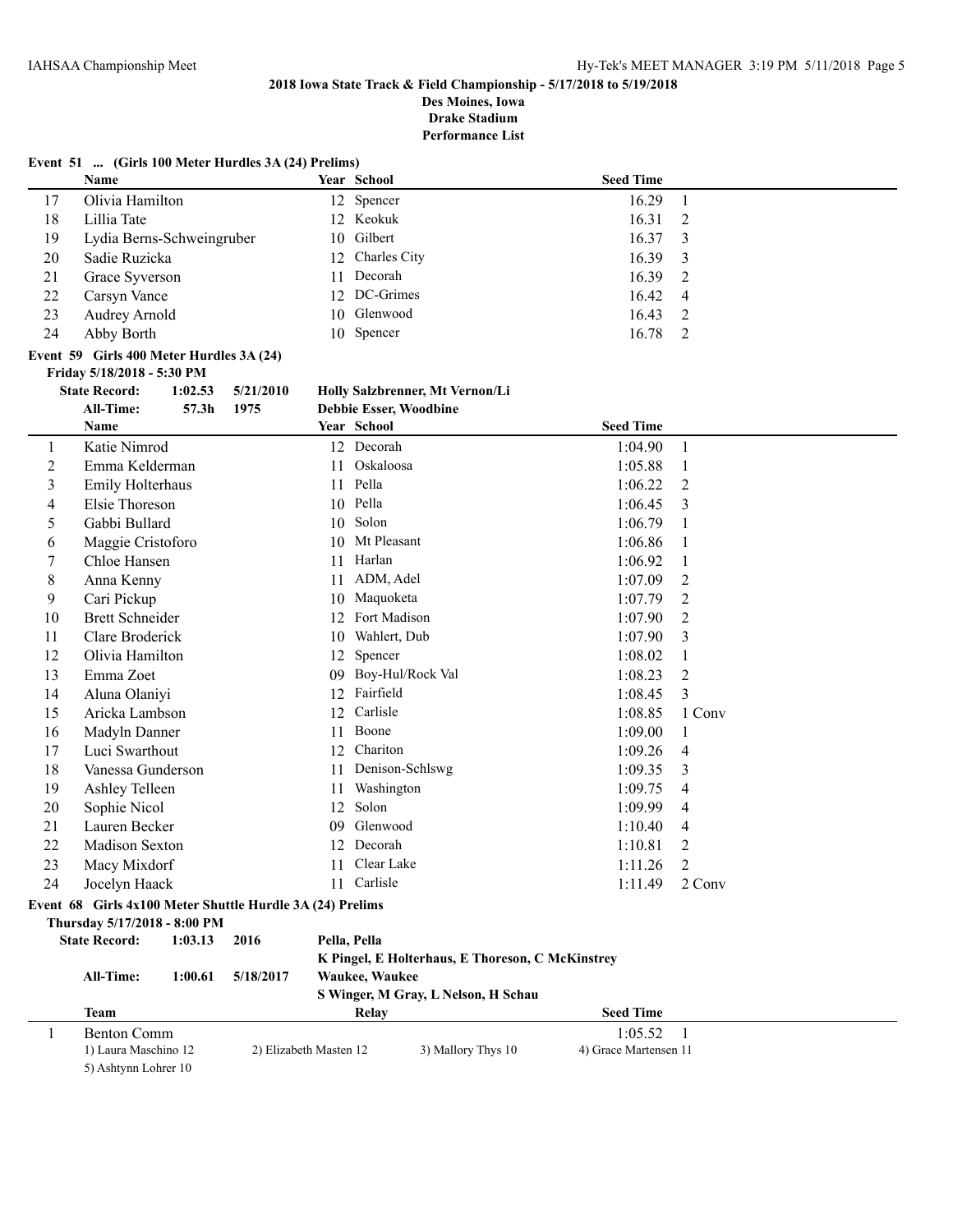# **Event 68 ... (Girls 4x100 Meter Shuttle Hurdle 3A (24) Prelims)**

|                | <b>Team</b>                             | Relay                        |                          | <b>Seed Time</b>                        |  |
|----------------|-----------------------------------------|------------------------------|--------------------------|-----------------------------------------|--|
| $\overline{c}$ | Xavier, CR                              |                              |                          | 1:06.19<br>1                            |  |
|                | 1) Aubrey Jones 10                      | 2) Anna Parr 12              | 3) Brianna Yanga 10      | 4) Theresa Lampe 12                     |  |
|                | 5) Samantha Triplett 10                 | 6) Libby Arnold 10           |                          |                                         |  |
| 3              | Carlisle                                |                              |                          | 1:06.88<br>-1                           |  |
|                | 1) Delaney Schnathorst 10               | 2) Cameron Mesecher 11       | 3) Jocelyn Haack 11      | 4) Aricka Lambson 12                    |  |
|                | 5) Tristine Viers 10                    | 6) Morgan Lose 10            |                          |                                         |  |
| 4              | Mt Vernon                               |                              |                          | 1:06.89<br>2                            |  |
|                | 1) Annie Rhomberg 11                    | 2) Lauren Ryan 09            | 3) Natalie Welch 09      | 4) Annie Leopold 10                     |  |
|                | 5) Catherine Yeoman 12                  | 6) Rory Light 11             |                          |                                         |  |
| 5              | Decorah                                 |                              |                          | 1:07.16<br>-1                           |  |
|                | 1) Grace Syverson 11                    | 2) Ambria Pipho 10           | 3) Katie Bjergum 10      | 4) Bella Knutson 09                     |  |
|                | 5) Emily Franzen 12                     | 6) Madison Sexton 12         |                          |                                         |  |
| 6              | DC-Grimes                               |                              |                          | 1:07.26<br>$\overline{2}$               |  |
|                | 1) Sarah Frett 10                       | 2) Abby Ryan 12              | 3) Katelyn Knudsen 10    | 4) Carsyn Vance 12                      |  |
|                | 5) Lillian Berger 09                    | 6) Nicole Merical 09         |                          |                                         |  |
| 7              | Grinnell                                |                              |                          | 1:07.48<br>2                            |  |
|                | 1) Lexi Hart 11                         | 2) Maddison Jones 10         | 3) Kylee Neighbors 10    | 4) Sienna Durr 12                       |  |
|                | 5) Laynie Van Nevel-Clark 09            | 6) Daysi Harris 10           |                          |                                         |  |
| 8              | Solon                                   |                              |                          | 1:07.83<br>3                            |  |
|                | 1) Gabbi Bullard 10                     | 2) Rachael Nelson 11         | 3) Peyton Sands 10       | 4) Molly Duckett 12                     |  |
|                | 5) Sophie Nicol 12                      | 6) Selma Kleinsmith 09       |                          |                                         |  |
| 9              | IC, Liberty                             |                              |                          | 1:08.08<br>-1                           |  |
|                | 1) Elizabeth Davis 10                   | 2) Jada Murphy 10            | 3) Breeyn Gryp 12        | 4) Taylor Cannon 10                     |  |
|                | 5) Chaise Lange 09                      | 6) Dazzia Caston-Gonzalez 09 |                          |                                         |  |
| 10             | Algona                                  |                              |                          | 1:08.14<br>-1                           |  |
|                | 1) Baelyn Johnson 11                    | 2) Jaclyn Reding 10          | 3) Teylor Rindone 12     | 4) Abigail Holmes 10                    |  |
|                | 5) Cearra Crosser 10                    | 6) Emma Hjelle 12            |                          |                                         |  |
| 11             | Spencer                                 |                              |                          | 1:08.53<br>$\mathbf{1}$                 |  |
|                | 1) Olivia Hamilton 12                   | 2) Madi Stave 10             | 3) Leah Schon 10         | 4) Abby Borth 10                        |  |
|                | 5) Ashlyn Nissen 11                     | 6) Lakota Neuman 09          |                          |                                         |  |
| 12             | Denison-Schlswg                         |                              | 3) Jaime Ibarra 09       | 1:08.65<br>1<br>4) Vanessa Gunderson 11 |  |
|                | 1) Alex Mohr 11<br>5) Cierra Kastner 09 | 2) Lexi Oudekirk 12          |                          |                                         |  |
|                |                                         |                              |                          | 1:08.72                                 |  |
| 13             | Waverly-SR<br>1) Krissa Larson 12       | 2) Haley Eckerman 10         | 3) Reagan Dahlquist 09   | 2<br>4) Britney Young 10                |  |
|                | 5) Avery Buseman 12                     | 6) Abby Bechtel 11           |                          |                                         |  |
| 14             | Humboldt                                |                              |                          | 1:08.82<br>2                            |  |
|                | 1) Jori Hajek 09                        | 2) Kailee Dettmann 09        | 3) Claire Varangkounh 10 | 4) Lily Groat 09                        |  |
|                | 5) Emily Zaugg 09                       | 6) Ebonie Bakken 11          |                          |                                         |  |
| 15             | Charles City                            |                              |                          | 1:09.03<br>3                            |  |
|                | 1) Lynn Hoeft 10                        | 2) Tayler Schmidt 12         | 3) Alex Litterer 10      | 4) Sadie Ruzicka 12                     |  |
|                | 5) Liz Fiser 10                         | 6) Sami Heyer 11             |                          |                                         |  |
| 16             | Mt Pleasant                             |                              |                          | 1:09.11<br>2                            |  |
|                | 1) Maddie Williamson 11                 | 2) Karsyn Lamm 09            | 3) Kalynn Batey 12       | 4) Serenity Keomanivong 10              |  |
|                | 5) Lyndi Vantiger 11                    | 6) Tuesday Krabill 12        |                          |                                         |  |
| 17             | ADM, Adel                               |                              |                          | 1:09.13<br>2                            |  |
|                | 1) Kristen Baier 11                     | 2) Abigail Calligan 11       | 3) Holland Zwank 10      | 4) Sami Schepers 12                     |  |
|                | 5) Mikayla Klein 11                     | 6) Abby Gonzalez 09          |                          |                                         |  |
| 18             | Boy-Hul/Rock Val                        |                              |                          | 1:09.16<br>$\overline{2}$               |  |
|                | 1) Kylie Vermeer 10                     | 2) Emma Zoet 09              | 3) Saddie Ribbens 10     | 4) Brooke Zylstra 10                    |  |
|                | 5) Laiken Koerselman 09                 | 6) Audrey Kreun 11           |                          |                                         |  |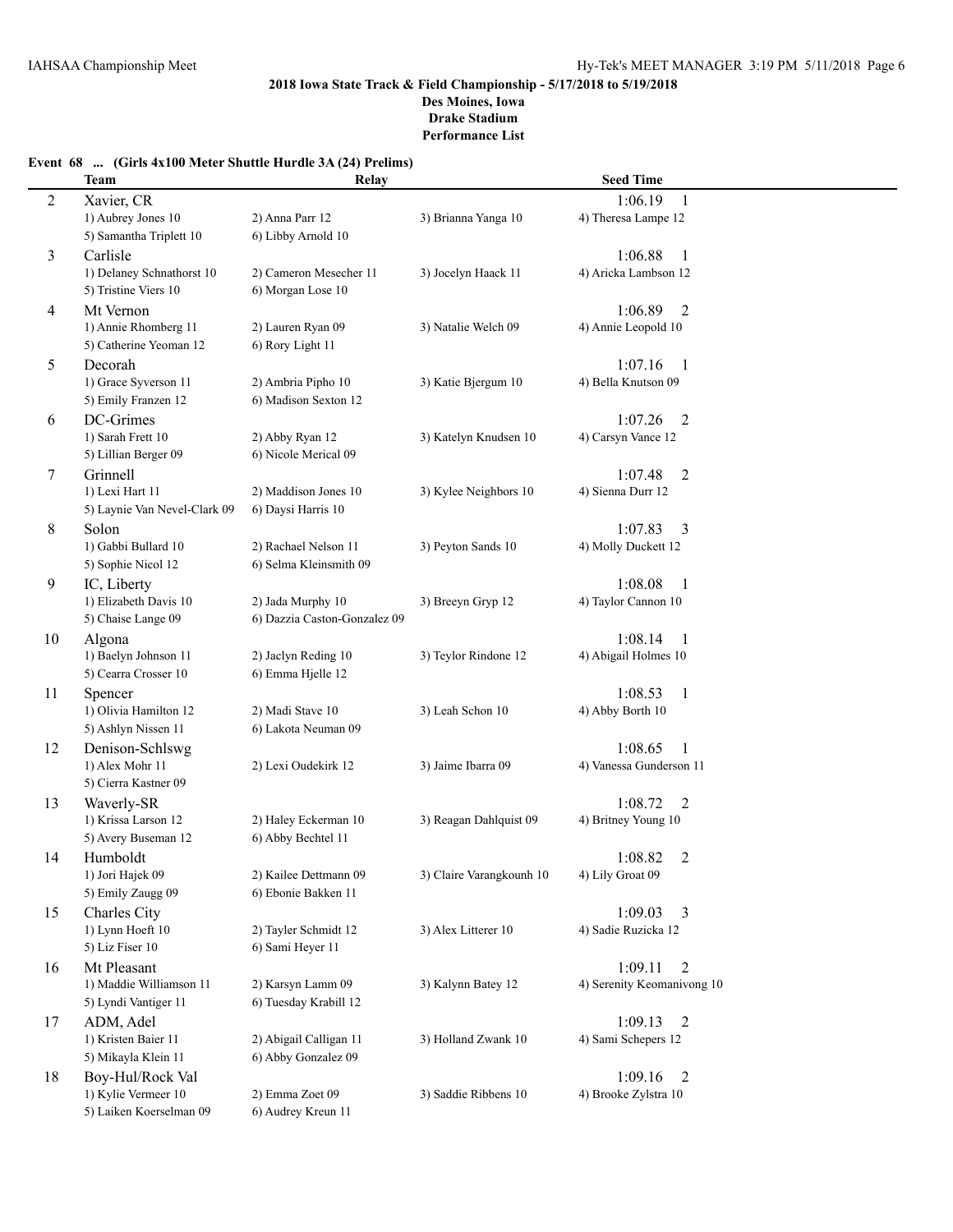# **Event 68 ... (Girls 4x100 Meter Shuttle Hurdle 3A (24) Prelims)**

|    | Team                                               | Relay                   |                         | <b>Seed Time</b>          |  |
|----|----------------------------------------------------|-------------------------|-------------------------|---------------------------|--|
| 19 | Glenwood                                           |                         |                         | 3<br>1:09.23              |  |
|    | 1) Audrey Arnold 10                                | 2) Marissa Ausdemore 09 | 3) Sami Parr 10         | 4) Taryn Bertini 10       |  |
|    | 5) Arianna Springer 12                             | 6) Savanna Mixan 12     |                         |                           |  |
| 20 | <b>Norwalk</b>                                     |                         |                         | 3<br>1:09.63              |  |
|    | 1) Abbie Davitt 10                                 | 2) Gianna Belizzi 11    | 3) Torie LaQuatte 12    | 4) Abbie Bunch 11         |  |
|    | 5) Camryn Gilchrist 10                             | 6) Maya Hjeldon 11      |                         |                           |  |
| 21 | Fairfield                                          |                         |                         | 1:10.10<br>3              |  |
|    | 1) Carin Corrick 12                                | 2) Aluna Olaniyi 12     | 3) Kristen Daugherty 12 | 4) Malory Jones 11        |  |
|    | 5) Carly Ferrel 10                                 | 6) Allison Rebling 10   |                         |                           |  |
| 22 | Gilbert                                            |                         |                         | 3<br>1:10.21              |  |
|    | 1) Lydia Berns-Schweingruber 102) Eleanor Lopez 10 |                         | 3) Bree Richard 12      | 4) Tyzha Clark 11         |  |
|    | 5) Eva Anderson 10                                 | 6) Haleigh Hadley 10    |                         |                           |  |
| 23 | LeMars                                             |                         |                         | 3<br>1:10.51              |  |
|    | 1) Brooke Alesch 11                                | 2) Jordyn Davison 10    | 3) Jaiden Davison 11    | 4) Kady Leusink 10        |  |
|    | 5) Karlee Schiff 09                                |                         |                         |                           |  |
| 24 | Clear Lake                                         |                         |                         | 1:10.54<br>$\overline{4}$ |  |
|    | 1) Olivia Amos 11                                  | 2) Macy Mixdorf 11      | 3) Ashley Archer 11     | 4) Makia Fessler 11       |  |
|    | 5) Sky Toyne 10                                    |                         |                         |                           |  |

# **Event 74 Girls 4x100 Meter Relay 3A (24) Prelims**

**Friday 5/18/2018 - 6:30 PM**

**State Record: 48.46 5/20/2017 Wahlert, Dub, Wahlert, Dub J Ganshirt, A Sherman, L Wedewer, B Hasken All-Time: 47.55 4/28/2012 DM, Roosevelt; CR Jeff, DMR, CRJ**

|   | Ап-типе:<br>47.33<br><b>Team</b> | 4/20/2012                        | DIVI, ROOSEVEIL, UR JEH, DIVIR, URJ | <b>Seed Time</b>           |  |
|---|----------------------------------|----------------------------------|-------------------------------------|----------------------------|--|
|   |                                  | Relay                            |                                     |                            |  |
|   | Wahlert, Dub                     |                                  |                                     | 48.64<br>$\overline{1}$    |  |
|   | 1) Libby Wedewer 10              | 2) Anna Sherman 12               | 3) Clare Broderick 10               | 4) Bailey Hasken 12        |  |
|   | 5) Ariana Yaklich 09             | 6) Aliyah Carter 10              |                                     |                            |  |
| 2 | <b>Benton Comm</b>               |                                  |                                     | 48.89<br>-1                |  |
|   | 1) Gabbi Garman 12               | 2) Ellie Masten 12               | 3) Elizabeth Masten 12              | 4) Grace Martensen 11      |  |
|   | 5) Lauren Slouha 11              | 6) Laura Maschino 12             |                                     |                            |  |
| 3 | Pella                            |                                  |                                     | 49.22<br>2                 |  |
|   | 1) Metsje Miller 11              | 2) Roselande Vanderhoff 09       | 3) Paighton Malek 12                | 4) Annika Pingel 12        |  |
|   | 5) Emily Vos 12                  | 6) Evie Armstrong 11             |                                     |                            |  |
| 4 | Keokuk                           |                                  |                                     | 49.87<br>-1                |  |
|   | 1) Lindsey Campbell 09           | 2) Megan Giesler 10              | 3) Miracle Ailes 09                 | 4) Ya' Mia Ailes-Primes 12 |  |
|   | 5) Lillia Tate 12                | 6) Tamera Moorer 11              |                                     |                            |  |
| 5 | Washington                       |                                  |                                     | 50.01<br>2                 |  |
|   | 1) Leah Marek 10                 | 2) Isabel Bailey 11              | 3) Jenah Greiner 11                 | 4) Hannah Anderson 10      |  |
|   | 5) Demeri Bell 10                | 6) Michaela Hoffman 12           |                                     |                            |  |
| 6 | Decorah                          |                                  |                                     | 50.55<br>$\blacksquare$    |  |
|   | 1) Allie Hafner 12               | 2) Rylea Ranum 12                | 3) Brynne Valkosky 12               | 4) Rose Gullekson 11       |  |
|   | 5) Fiona Buresh 09               | 6) Grace Syverson 11             |                                     |                            |  |
| 7 | Norwalk                          |                                  |                                     | 50.71<br>1 Conv            |  |
|   | 1) Tarynn Rodman 10              | 2) Maya Hjeldon 11               | 3) Shae Campbell 12                 | 4) Taylor Vanderholt 12    |  |
|   | 5) Abbie Bunch 11                | 6) Gianna Belizzi 11             |                                     |                            |  |
| 8 | DC-Grimes                        |                                  |                                     | 50.79<br>2 Conv            |  |
|   | 1) Abby Ryan 12                  | 2) Abby Weddle 12                | 3) Ashley Murrow 12                 | 4) Sarah Frett 10          |  |
|   | 5) Katelyn Knudsen 10            | 6) Tristyn Paup 11               |                                     |                            |  |
| 9 | Spencer                          |                                  |                                     | 51.20<br>- 1               |  |
|   | 1) Ashlyn Nissen 11              | 2) Nadine Johnson 11             | 3) Abbie Brown 12                   | 4) Katelyn Nissen 11       |  |
|   | 5) Mollie Williams 10            | 6) Nichelle Lagunes-Cervantes 10 |                                     |                            |  |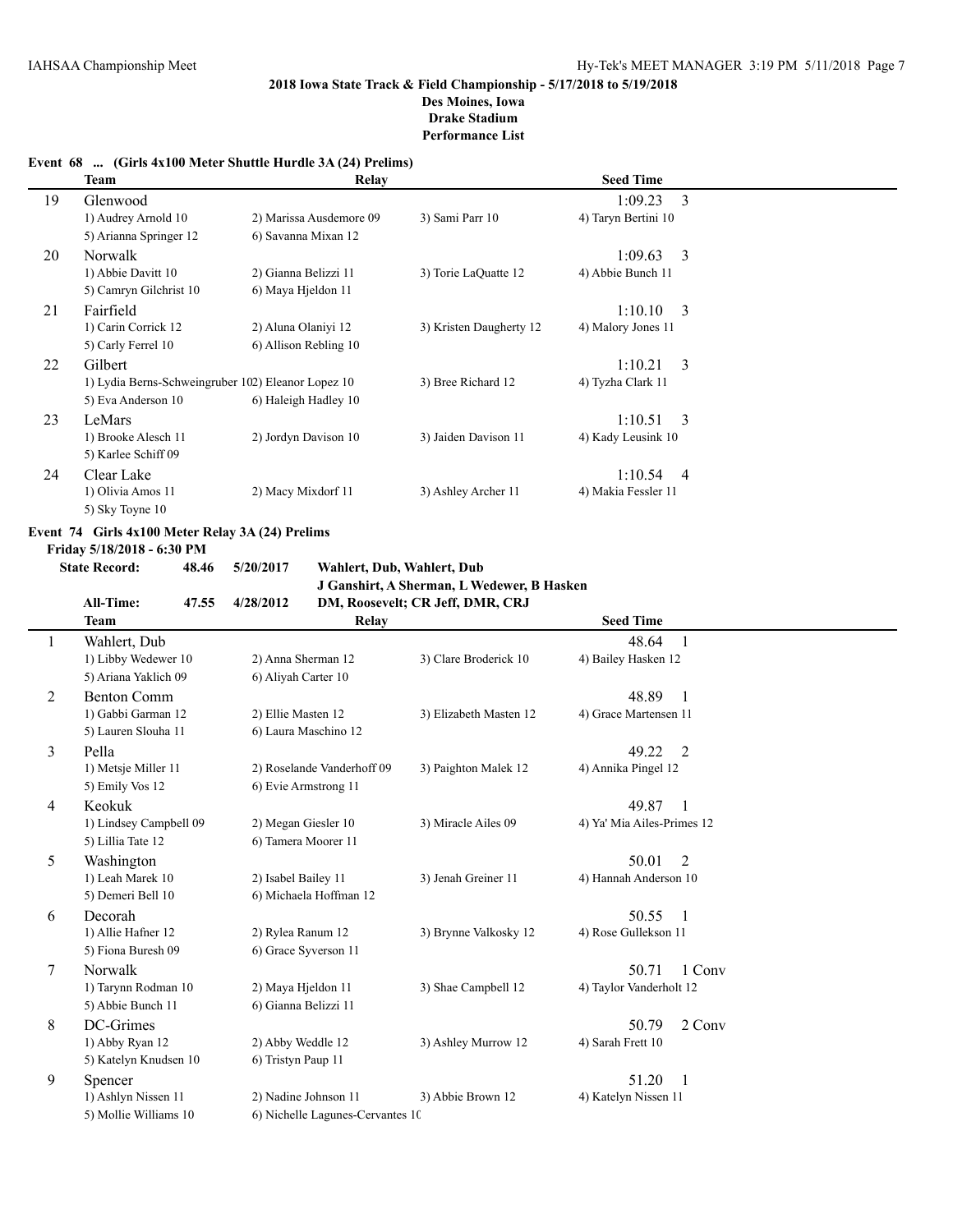# **Event 74 ... (Girls 4x100 Meter Relay 3A (24) Prelims)**

|    | <b>Team</b>               | Relay                   |                       | <b>Seed Time</b>                   |  |
|----|---------------------------|-------------------------|-----------------------|------------------------------------|--|
| 10 | Algona                    |                         |                       | 51.41<br>1                         |  |
|    | 1) Sam Hood 12            | 2) Sydney Hoover 10     | 3) Abby Groen 11      | 4) Abigail Holmes 10               |  |
|    | 5) Alexa Chase 09         | 6) Alyssa Hentges 10    |                       |                                    |  |
| 11 | Glenwood                  |                         |                       | 51.43<br>1                         |  |
|    | 1) Devon Bomer 12         | 2) Jaeda Wilson 10      | 3) Abi Schultz 11     | 4) Bailey Ostrander 11             |  |
|    | 5) Emily Todd 12          | 6) Elle Scarborough 09  |                       |                                    |  |
| 12 | Marion                    |                         |                       | 51.44<br>$\overline{2}$            |  |
|    | 1) Chloe Trea 11          | 2) Maddie Knapp 11      | 3) Maddy Redmond 11   | 4) Francine Jackson 12             |  |
|    | 5) Karis Holley 12        | 6) Livvy Draves 11      |                       |                                    |  |
| 13 | Webster City              |                         |                       | 51.44<br>2                         |  |
|    | 1) Marisa Garrels 12      | 2) Zoey Woodle 11       | 3) Ashlyn Hay 10      | 4) Haley Flaws 12                  |  |
|    | 5) Makena Keller 10       | 6) Tatum Goings 10      |                       |                                    |  |
| 14 | Solon                     |                         |                       | 51.45<br>3                         |  |
|    | 1) Cayley Annis 10        | 2) Molly Duckett 12     | 3) Sophie Nicol 12    | 4) Erin Kerkhoff 11                |  |
|    | 5) Peyton Sands 10        | 6) Khaylor Fleck 10     |                       |                                    |  |
|    | <b>CPU</b>                |                         |                       | 51.64                              |  |
| 15 | 1) LaMia Sisk 12          | 2) Nicki Thomas 10      | 3) Rylee Clark 11     | $\overline{c}$<br>4) Callyn Fox 11 |  |
|    |                           | 6) Madison Willson 11   |                       |                                    |  |
|    | 5) Kari Daubs 11          |                         |                       |                                    |  |
| 16 | Boy-Hul/Rock Val          |                         |                       | 51.67<br>2                         |  |
|    | 1) Lona Hoogeveen 12      | 2) Britney Rus 12       | 3) Emma Zoet 09       | 4) Lizzy Blum 10                   |  |
|    | 5) Kenzie Zomer 10        | 6) Sydney Damstra 10    |                       |                                    |  |
| 17 | Denison-Schlswg           |                         |                       | 51.69<br>2                         |  |
|    | 1) Alex Mohr 11           | 2) Tia Petersen 10      | 3) Cierra Kastner 09  | 4) Whitney Weiss 12                |  |
|    | 5) Ellie Mendlik 12       | 6) Paige Kastner 09     |                       |                                    |  |
| 18 | ADM, Adel                 |                         |                       | 51.91<br>3                         |  |
|    | 1) Carley Osgood 09       | 2) Elle Hook 10         | 3) Sami Schepers 12   | 4) Keaton Kester 12                |  |
|    | 5) Anna Kenny 11          | 6) Lizzy Lohmann 10     |                       |                                    |  |
| 19 | W Burlington/ND           |                         |                       | 51.99<br>3                         |  |
|    | 1) Hope Ward 10           | 2) Annaka Harris 09     | 3) Sydney Marlow 09   | 4) Kerrigan Belger 09              |  |
|    | 5) Addy Kellen 10         | 6) Kelyin Chng 11       |                       |                                    |  |
| 20 | Vinton-Shellbrg           |                         |                       | 52.03<br>3                         |  |
|    | 1) Hanna Timmerman 10     | 2) Sarah Schminke 11    | 3) Becca Steffen 11   | 4) Hannah Kalous 12                |  |
|    | 5) Geordyn Webster 09     | 6) Grace Horst 11       |                       |                                    |  |
| 21 | Mt Vernon                 |                         |                       | 52.04<br>4                         |  |
|    | 1) Ella Wischmeyer 10     | 2) Natalie Welch 09     | 3) Rory Light 11      | 4) Annie Rhomberg 11               |  |
|    | 5) Catherine Yeoman 12    | 6) Lauren Ryan 09       |                       |                                    |  |
| 22 | Carroll                   |                         |                       | 52.20<br>$\overline{4}$            |  |
|    | 1) Jordyn Wardell 12      | 2) Emma Tunning 12      | 3) Brenna Simmons 12  | 4) Emma Perkins 10                 |  |
|    | 5) Jada Snyder 11         | 6) Josie Pate 12        |                       |                                    |  |
| 23 | Mt Pleasant               |                         |                       | 52.28<br>$\overline{4}$            |  |
|    | 1) Dani Broeker 12        | 2) Kalynn Batey 12      | 3) Lyndi Vantiger 11  | 4) Avery Sutter 09                 |  |
|    | 5) Karsyn Lamm 09         | 6) Maddie Williamson 11 |                       |                                    |  |
| 24 | Central DeWitt            |                         |                       | 52.39<br>5                         |  |
|    | 1) Colleen Klostermann 09 | 2) Isabelle Hawkins 12  | 3) Morgan Machovec 09 | 4) Jordan Auliff 09                |  |
|    | 5) Lauren Wisco 11        | 6) Nicole Marvin 12     |                       |                                    |  |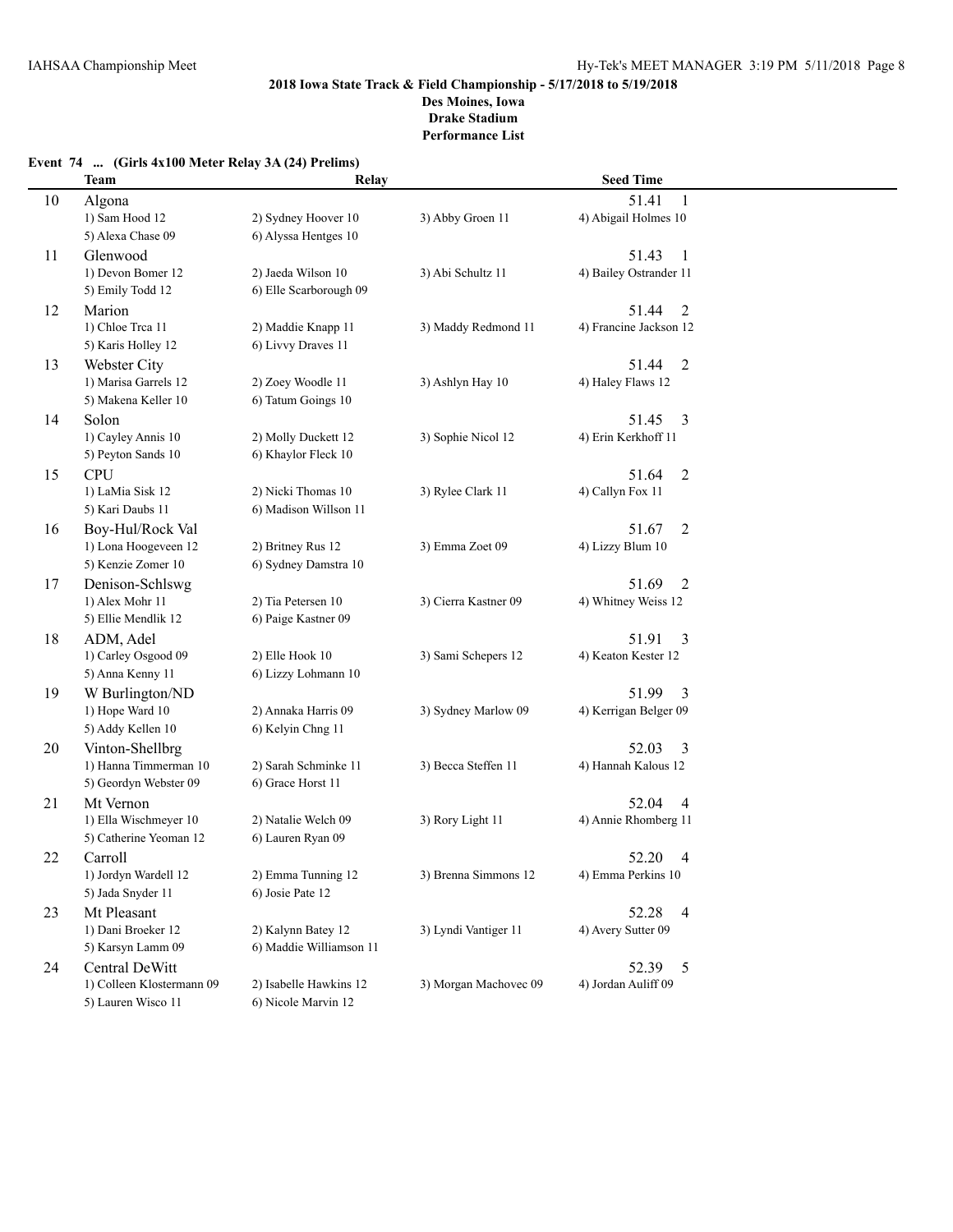**Performance List**

| Event 82 Girls 4x200 Meter Relay 3A (24) |  |  |  |  |  |  |  |
|------------------------------------------|--|--|--|--|--|--|--|
|------------------------------------------|--|--|--|--|--|--|--|

**Friday 5/18/2018 - 4:45 PM**

| <b>State Record:</b> | 1:41.50 | 2016 | <b>Davenport Assumption</b> |
|----------------------|---------|------|-----------------------------|
|                      |         |      | M King, R Jennings, J l     |

**M King, R Jennings, J Harris, M Carroll All-Time: 1:39.24 5/22/2015 CR Jefferson, CR Jefferson A Ranschau, J Blue, M Meese, L Schneekloth**

|              | <b>Team</b>                              | Relay                    |                       | <b>Seed Time</b>           |  |
|--------------|------------------------------------------|--------------------------|-----------------------|----------------------------|--|
| $\mathbf{1}$ | Wahlert, Dub                             |                          |                       | 1:42.51<br>1               |  |
|              | 1) Libby Wedewer 10                      | 2) Anna Sherman 12       | 3) Clare Broderick 10 | 4) Bailey Hasken 12        |  |
|              | 5) Alaina Schmidt 10                     | 6) Nicole Tranel 09      |                       |                            |  |
| 2            | Pella                                    |                          |                       | 1:43.34<br>- 1             |  |
|              | 1) Metsje Miller 11                      | 2) Paighton Malek 12     | 3) Elsie Thoreson 10  | 4) Annika Pingel 12        |  |
|              | 5) Emily Vos 12                          | 6) Emily Holterhaus 11   |                       |                            |  |
| 3            | <b>Benton Comm</b>                       |                          |                       | 1:43.57<br>2               |  |
|              | 1) Grace Martensen 11                    | 2) Ellie Masten 12       | 3) Shelby Hulsebus 12 | 4) Elizabeth Masten 12     |  |
|              | 5) Lauren Slouha 11                      | 6) Tanasiah Walker 11    |                       |                            |  |
| 4            | Keokuk                                   |                          |                       | 1:45.91<br>1               |  |
|              | 1) Tamera Moorer 11                      | 2) Lindsey Campbell 09   | 3) Miracle Ailes 09   | 4) Ya' Mia Ailes-Primes 12 |  |
|              | 5) Lillia Tate 12                        | 6) Megan Giesler 10      |                       |                            |  |
| 5            | Decorah                                  |                          |                       | 1:45.94<br>-1              |  |
|              | 1) Fiona Buresh 09                       | 2) Allie Hafner 12       | 3) Rylea Ranum 12     | 4) Rose Gullekson 11       |  |
|              | 5) Sarah Mikkelson 12                    | 6) Brynne Valkosky 12    |                       |                            |  |
| 6            | Washington                               |                          |                       | 1:47.47<br>2               |  |
|              | 1) Leah Marek 10                         | 2) Isabel Bailey 11      | 3) Ashley Telleen 11  | 4) Jenah Greiner 11        |  |
|              | 5) Brynn Beenblossom 09                  | 6) Cierra Miller 10      |                       |                            |  |
| 7            | Assumption                               |                          |                       | 1:47.76<br>$\overline{3}$  |  |
|              | 1) Lea Nelson 11                         | 2) Mary Grace Carroll 12 | 3) Peyton Hanley 11   | 4) Olivia Lansing 11       |  |
|              | 5) Anna Possehl 10                       | 6) Peyton Seberg 09      |                       |                            |  |
| 8            | Solon                                    |                          |                       | 1:47.83<br>$\overline{2}$  |  |
|              | 1) Molly Duckett 12                      | 2) Cayley Annis 10       | 3) Khaylor Fleck 10   | 4) Abby Smith 11           |  |
|              | 5) Taylor Ryan 11                        | 6) Erin Kerkhoff 11      |                       |                            |  |
| 9            | Marion                                   |                          |                       | 1:47.92<br>3               |  |
|              | 1) Chloe Trea 11                         | 2) Riley Wright 09       | 3) Maddy Redmond 11   | 4) Livvy Draves 11         |  |
|              | 5) Maddie Knapp 11                       | 6) Allie Donohue 10      |                       |                            |  |
| 10           | Spencer                                  |                          |                       | 1:48.89<br>-1              |  |
|              | 1) Ashlyn Nissen 11                      | 2) Katelyn Nissen 11     | 3) Nadine Johnson 11  | 4) Abbie Brown 12          |  |
|              | 5) Allie Halverson 11                    | 6) Mollie Williams 10    |                       |                            |  |
| 11           | <b>CPU</b>                               |                          |                       | 1:49.36<br>2               |  |
|              | 1) LaMia Sisk 12                         | 2) Katherine Daubs 12    | 3) Nicki Thomas 10    | 4) Rylee Clark 11          |  |
|              | 5) Kari Daubs 11                         | 6) Callyn Fox 11         |                       |                            |  |
| 12           | Glenwood                                 |                          |                       | 1:49.44<br>1               |  |
|              | 1) Sadey Allgood 11                      | 2) Elle Scarborough 09   | 3) Devon Bomer 12     | 4) Bailey Ostrander 11     |  |
|              | 5) Jaeda Wilson 10                       | 6) Grace Presley 12      |                       |                            |  |
| 13           | Algona                                   |                          |                       | 1:49.64<br>- 1             |  |
|              | 1) Sam Hood 12                           | 2) Alexa Chase 09        | 3) Abby Groen 11      | 4) Sydney Hoover 10        |  |
|              | 5) Abigail Holmes 10                     | 6) Alyssa Hentges 10     |                       |                            |  |
| 14           | Boy-Hul/Rock Val                         |                          |                       | 1:49.95<br>2               |  |
|              | 1) Lona Hoogeveen 12                     | 2) Sydney Damstra 10     | 3) Britney Rus 12     | 4) Lizzy Blum 10           |  |
|              | 5) Emma Zoet 09                          | 6) Kenzie Zomer 10       |                       |                            |  |
| 15           | Atlantic                                 |                          |                       | 1:50.06<br>2               |  |
|              | 1) Taylor Hansen 11<br>5) Pluma Pross 10 | 2) Alyssa Derby 09       | 3) Jessica Hartwig 12 | 4) Haley Rasmussen 09      |  |
|              |                                          | 6) Charity Williams 12   |                       |                            |  |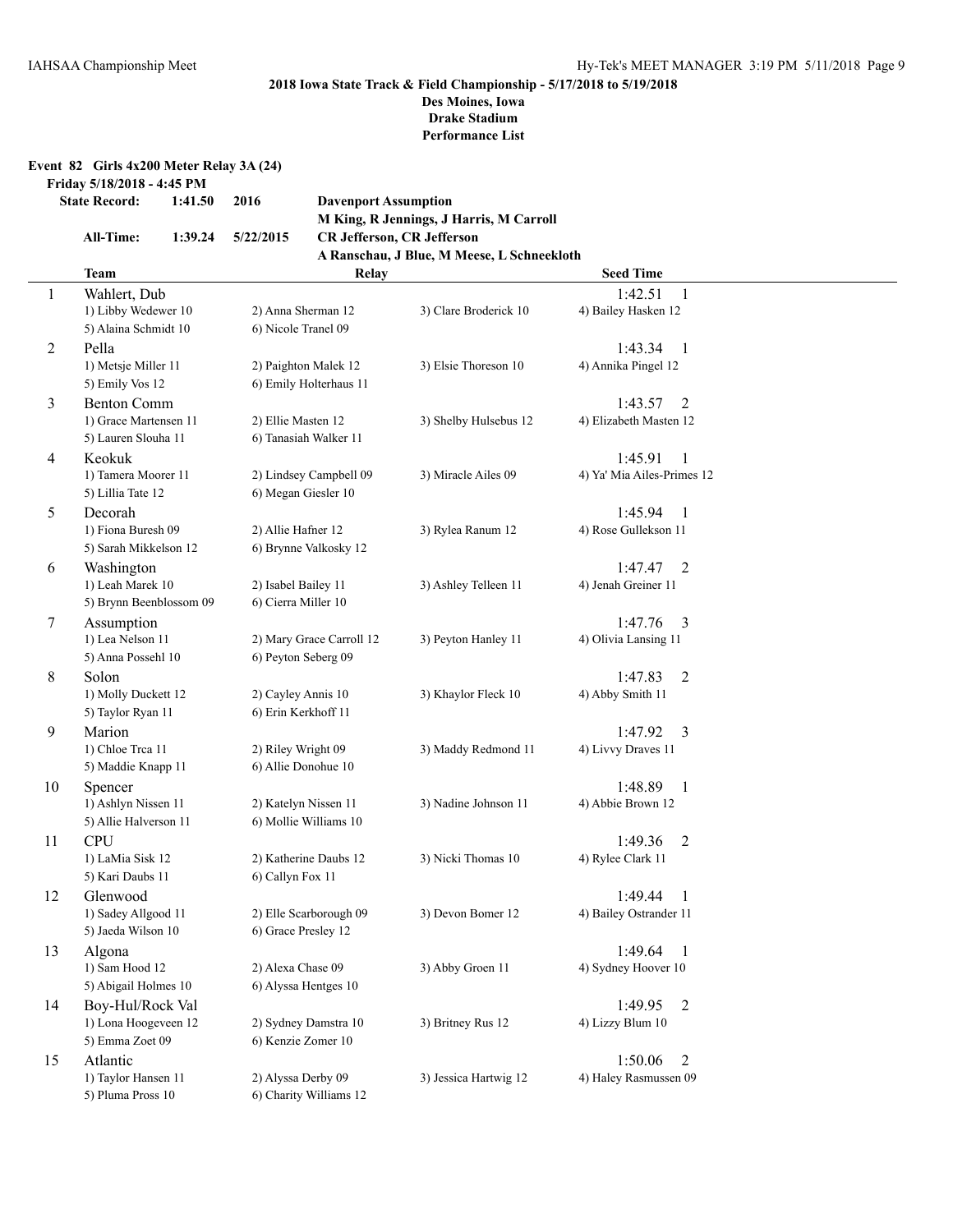|    | Team                      | Relay                 |                        | <b>Seed Time</b>          |  |
|----|---------------------------|-----------------------|------------------------|---------------------------|--|
| 16 | Independence              |                       |                        | 3<br>1:50.56              |  |
|    | 1) Sydney Hearn 11        | 2) Izzy Dunlap 12     | 3) Taylor Wendt 11     | 4) Madison Larson 11      |  |
|    | 5) Kaylee Hosch 11        | 6) Allie Jo Zieser 10 |                        |                           |  |
| 17 | LeMars                    |                       |                        | 1:50.58<br>3              |  |
|    | 1) Annie Ellis 11         | 2) Haylee Cooper 11   | 3) Katie McAllister 12 | 4) Chloe Calhoun 10       |  |
|    | 5) Shaunna Schietler 10   |                       |                        |                           |  |
| 18 | W Burlington/ND           |                       |                        | 1:50.60<br>$\overline{4}$ |  |
|    | 1) Hope Ward 10           | 2) Annaka Harris 09   | 3) Addy Kellen 10      | 4) Sydney Marlow 09       |  |
|    | 5) Kerrigan Belger 09     | 6) Kelyin Chng 11     |                        |                           |  |
| 19 | Mt Vernon                 |                       |                        | 1:50.60<br>$\overline{4}$ |  |
|    | 1) Ella Wischmeyer 10     | 2) Natalie Welch 09   | 3) Rory Light 11       | 4) Annie Rhomberg 11      |  |
|    | 5) Lauren Ryan 09         | 6) Addisen Santee 10  |                        |                           |  |
| 20 | DC-Grimes                 |                       |                        | 1:50.85<br>$\overline{1}$ |  |
|    | 1) Katelyn Knudsen 10     | 2) Ashley Murrow 12   | 3) Ally Ferguson 12    | 4) Abby Weddle 12         |  |
|    | 5) Courtny Stanley 09     | 6) Sami Sterbenz 11   |                        |                           |  |
| 21 | Central DeWitt            |                       |                        | 1:51.30<br>.5             |  |
|    | 1) Colleen Klostermann 09 | 2) Morgan Machovec 09 | 3) Crystal Burke 10    | 4) Carly Small 10         |  |
|    | 5) Julia Campbell 12      | 6) Savanah Meyne 09   |                        |                           |  |
| 22 | Carroll                   |                       |                        | 1:51.39<br>3              |  |
|    | 1) Emma Perkins 10        | 2) Emma Tunning 12    | 3) Taylor Mohr 11      | 4) Jordyn Wardell 12      |  |
|    | 5) Josie Pate 12          | 6) Brenna Simmons 12  |                        |                           |  |
| 23 | Bond-Farrar               |                       |                        | 1:51.69<br>2              |  |
|    | 1) Abi Hall 10            | 2) Alexis Crook 09    | 3) Kennedy Bohn 12     | 4) Paige Walke 11         |  |
|    | 5) Cierra Culbertson 09   | 6) Alyssa Fick 09     |                        |                           |  |
| 24 | Gilbert                   |                       |                        | 1:53.09<br>2              |  |
|    | 1) Bailey Barrientos 10   | 2) Makayla Houser 12  | 3) Riley Nelson 11     | 4) Cara Heuer 10          |  |
|    | 5) Ally Kline 10          | 6) Tori Strong 11     |                        |                           |  |

#### **Event 82 ... (Girls 4x200 Meter Relay 3A (24))**

# **Event 90 Girls 4x400 Meter Relay 3A (24) Prelims**

**Friday 5/18/2018 - 7:20 PM**

# **State Record: 3:53.05 2014 MOC-Floyd Valley, MOC-FV R Muilenburg, D Heimensen, K Landhuis, A Conaway**

# **All-Time: 3:48.39 5/23/2009 Sioux City, East, Sioux City, E**

|         |                          |                         | S Houlihan, R Mikulicz, E McCarthy, E Dougherty |                           |
|---------|--------------------------|-------------------------|-------------------------------------------------|---------------------------|
|         | <b>Team</b>              | Relay                   |                                                 | <b>Seed Time</b>          |
| $\perp$ | Decorah                  |                         |                                                 | 4:02.21                   |
|         | 1) Sarah Mikkelson 12    | 2) Brooke Berns 10      | 3) Jenna Galligan 12                            | 4) Katie Nimrod 12        |
|         | 5) Fiona Buresh 09       | 6) Shayla Betts 10      |                                                 |                           |
| 2       | Wahlert, Dub             |                         |                                                 | 4:03.70                   |
|         | 1) Kaylee Osterberger 12 | 2) Ellie Osterberger 12 | 3) Molly McDonald 10                            | 4) Holly Hohmann 12       |
|         | 5) Rian Knapp 10         | 6) Alaina Schmidt 10    |                                                 |                           |
| 3       | Anamosa                  |                         |                                                 | 4:06.01<br>$\overline{2}$ |
|         | 1) Olivia Nebergall 10   | 2) Kassie Behnke 12     | 3) Claire Duncan 12                             | 4) Corinne Gadient 11     |
|         | 5) Gabby Gadient 10      | 6) Sammy Prybil 11      |                                                 |                           |
| 4       | Solon                    |                         |                                                 | $4:07.28$ 3               |
|         | 1) Khaylor Fleck 10      | 2) Abby Smith 11        | 3) Cayley Annis 10                              | 4) Erin Kerkhoff 11       |
|         | 5) Taylor Ryan 11        | 6) Gabbi Bullard 10     |                                                 |                           |
| 5       | Independence             |                         |                                                 | 4:07.39<br>$\overline{2}$ |
|         | 1) Kaylee Hosch 11       | 2) Taylor Wendt 11      | 3) Izzy Dunlap 12                               | 4) Madison Larson 11      |
|         | 5) Jadyn Schultz 10      | 6) Mary Puffett 10      |                                                 |                           |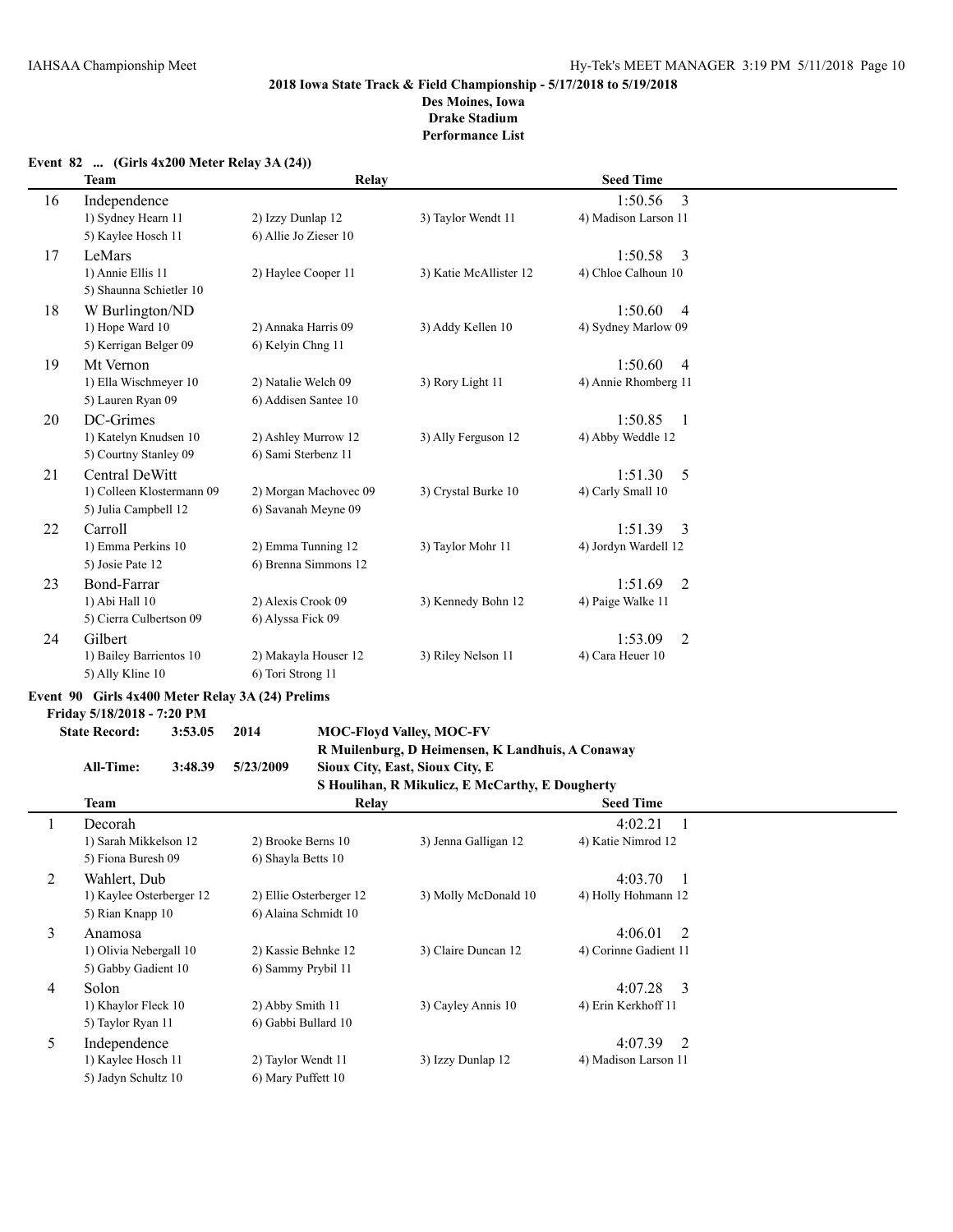**Performance List**

# **Event 90 ... (Girls 4x400 Meter Relay 3A (24) Prelims)**

|    | <b>Team</b>            | Relay                     |                         | <b>Seed Time</b>          |        |
|----|------------------------|---------------------------|-------------------------|---------------------------|--------|
| 6  | Assumption             |                           |                         | 4:08.31<br>$\mathbf{1}$   |        |
|    | 1) Peyton Hanley 11    | 2) Olivia Lansing 11      | 3) Laney Fitzpatrick 09 | 4) Carly King 11          |        |
|    | 5) Grace Rohlf 12      | 6) Lea Nelson 11          |                         |                           |        |
| 7  | Pella                  |                           |                         | 4:10.35<br>-1             |        |
|    | 1) Emily Holterhaus 11 | 2) Caroline McMartin 10   | 3) Elsie Thoreson 10    | 4) Erica Halstead 12      |        |
|    | 5) Annika Pingel 12    | 6) Ashley Blommers 09     |                         |                           |        |
| 8  | Mt Pleasant            |                           |                         | $\overline{2}$<br>4:10.40 |        |
|    | 1) Kendall Dascher 10  | 2) Delaney McDowell 12    | 3) Taylor Murray 12     | 4) Maggie Cristoforo 10   |        |
|    | 5) Cristina Carthey 09 | 6) Avery Sutter 09        |                         |                           |        |
| 9  | Marion                 |                           |                         | 4:10.61<br>$\overline{4}$ |        |
|    | 1) Lexi Woode 11       | 2) Riley Wright 09        | 3) Allie Donohue 10     | 4) Livvy Draves 11        |        |
|    | 5) Maddie Knapp 11     | 6) Chloe Trea 11          |                         |                           |        |
| 10 | Central DeWitt         |                           |                         | 4:11.11<br>5              |        |
|    | 1) Crystal Burke 10    | 2) Julia Campbell 12      | 3) Savanah Meyne 09     | 4) Carly Small 10         |        |
|    | 5) Lauryn Ginter 09    | 6) Alina Manvelova 10     |                         |                           |        |
| 11 | Waverly-SR             |                           |                         | 4:11.46<br>3              |        |
|    | 1) Emma Hoins 09       | 2) Britney Young 10       | 3) Krissa Larson 12     | 4) Jayme Willemssen 12    |        |
|    | 5) Brylee Folkerts 10  | 6) Bethany Abben 11       |                         |                           |        |
| 12 | Denison-Schlswg        |                           |                         | 4:11.99<br>-1             |        |
|    | 1) Raegan Andersen 11  | 2) Paige Andersen 09      | 3) Vanessa Gunderson 11 | 4) Ellie Mendlik 12       |        |
|    | 5) Morgan Goslar 11    |                           |                         |                           |        |
| 13 | <b>Bishop Heelan</b>   |                           |                         | 4:12.38<br>-1             |        |
|    | 1) Brooke Doohen 12    | 2) Callie Doohen 12       | 3) Emma Hutchinson 09   | 4) Madison Jochum 11      |        |
|    | 5) Annie Jensen 12     | 6) Sam McGowan 12         |                         |                           |        |
| 14 | Mt Vernon              |                           |                         | 4:13.11<br>6              |        |
|    | 1) Rory Light 11       | 2) Lauren Ryan 09         | 3) Ella Wischmeyer 10   | 4) Ella Brase 11          |        |
|    | 5) Marissa Cranston 12 | 6) Addisen Santee 10      |                         |                           |        |
| 15 | W Burlington/ND        |                           |                         | 4:13.74<br>3              |        |
|    | 1) Kelyin Chng 11      | 2) Addy Kellen 10         | 3) Morgan Flowers 11    | 4) Sydney Marlow 09       |        |
|    | 5) Hope Ward 10        | 6) Katie Jackson 11       |                         |                           |        |
| 16 | Creston                |                           |                         | 4:13.76<br>2              |        |
|    | 1) Kiersten Latham 12  | 2) Stephanie Hemsworth 12 | 3) Brielle Baker 11     | 4) Makenna Hudson 10      |        |
|    | 5) Ashley Reynard 10   | 6) Brittany Linch 10      |                         |                           |        |
| 17 | North Polk             |                           |                         | 4:14.01                   | 1 Conv |
|    | 1) Eva Schoenberg 10   | 2) Maria Gorham 12        | 3) Sierra Lambert 12    | 4) Amelia Lesher 12       |        |
|    | 5) Kennedy Wendel 11   | 6) Sophie Blanchard 12    |                         |                           |        |
| 18 | Ia Falls-Alden         |                           |                         | 4:14.27<br>1              |        |
|    | 1) Hadyn Miller 10     | 2) Maddy Juhl 11          | 3) Lauren Juhl 11       | 4) Grace Juhl 11          |        |
|    | 5) Ellie Meyer 09      | 6) McKenzie Barr 11       |                         |                           |        |
| 19 | Spencer                |                           |                         | 4:14.84<br>2              |        |
|    | 1) Mollie Williams 10  | 2) Allie Halverson 11     | 3) Jenna Dirkx 12       | 4) Morgan Roberts 12      |        |
|    | 5) Abby Weeks 11       | 6) Grace Hamilton 10      |                         |                           |        |
| 20 | LeMars                 |                           |                         | 4:14.84<br>2              |        |
|    | 1) Katie McAllister 12 | 2) Haylee Cooper 11       | 3) Emily Carlson 10     | 4) Chloe Calhoun 10       |        |
|    | 5) Kara Albrecht 10    |                           |                         |                           |        |
| 21 | Washington             |                           |                         | 4:15.42<br>$\overline{4}$ |        |
|    | 1) Leah Marek 10       | 2) Jenah Greiner 11       | 3) Hannah Anderson 10   | 4) Ashley Telleen 11      |        |
|    | 5) Isabel Bailey 11    | 6) Brooke Stout 12        |                         |                           |        |
| 22 | Grinnell               |                           |                         | 4:15.94<br>2              |        |
|    | 1) Sienna Durr 12      | 2) Madison Luther 11      | 3) Daysi Harris 10      | 4) Addyson Petig 10       |        |
|    | 5) Morgan Peak 09      | 6) Keelie Eitel 09        |                         |                           |        |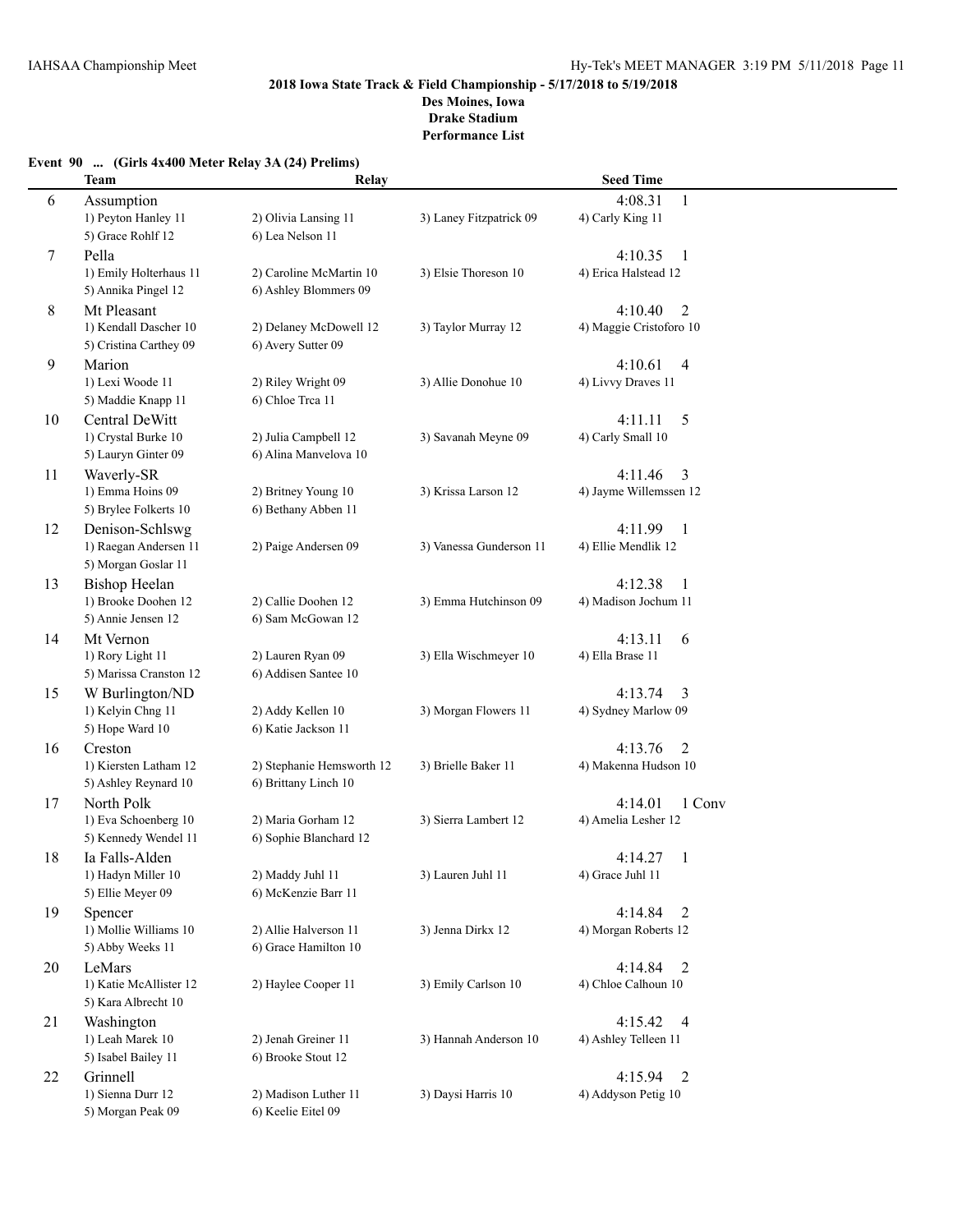**Performance List**

|                | <b>Team</b>                                       | Relay                                           |                                                | <b>Seed Time</b>          |  |
|----------------|---------------------------------------------------|-------------------------------------------------|------------------------------------------------|---------------------------|--|
| 23             | DC-Grimes                                         |                                                 |                                                | 4:16.15<br>2 Conv         |  |
|                | 1) Ashley Ferguson 10<br>5) Grace Mikota 09       | 2) Miranda Muhlstein 09<br>6) Megan Sterbenz 09 | 3) Lexi Smith 12                               | 4) Sami Sterbenz 11       |  |
| 24             | Humboldt                                          |                                                 |                                                | 4:18.22<br>2              |  |
|                | 1) Gabby Kent 12<br>5) Claire Varangkounh 10      | 2) Tabitha Jergens 12<br>6) Lily Groat 09       | 3) Mady Lange 10                               | 4) Bryce Gidel 10         |  |
|                | Event 98 Girls 4x800 Meter Relay 3A (24)          |                                                 |                                                |                           |  |
|                | Thursday 5/17/2018 - 5:25 PM                      |                                                 |                                                |                           |  |
|                | <b>State Record:</b><br>9:17.72                   | 5/20/2010                                       | Mt Vernon/Lisbon, Mt Vernon/Li                 |                           |  |
|                |                                                   |                                                 | H Salzbrenner, K Cochrane, K Canning, A Wilson |                           |  |
|                | All-Time:<br>9:09.09                              | 2001                                            | Iowa City West, Iowa City West                 |                           |  |
|                | Team                                              | <b>Relay</b>                                    |                                                | <b>Seed Time</b>          |  |
| 1              | Anamosa                                           |                                                 |                                                | 9:36.52<br>-1             |  |
|                | 1) Claire Duncan 12                               | 2) Maggie McQuillen 10                          | 3) Emma Duncan 12                              | 4) Corinne Gadient 11     |  |
|                | 5) Abby Fairbanks 10                              | 6) Madalyn Heims 09                             |                                                |                           |  |
| $\overline{c}$ | Ia Falls-Alden                                    |                                                 |                                                | 9:43.32<br>-1             |  |
|                | 1) Maddy Juhl 11                                  | 2) Ellie Meyer 09                               | 3) Lauren Juhl 11                              | 4) Grace Juhl 11          |  |
|                | 5) Patience Kauzlarich 12                         | 6) Hadyn Miller 10                              |                                                |                           |  |
| 3              | Wahlert, Dub                                      |                                                 |                                                | 9:47.95<br>2              |  |
|                | 1) Aunna Huseman 10                               | 2) Abigail Klauer 09                            | 3) Holly Hohmann 12                            | 4) Ellie Osterberger 12   |  |
|                | 5) Grace Lueken 10                                | 6) Kaylee Osterberger 12                        |                                                |                           |  |
| 4              | Mt Vernon                                         |                                                 |                                                | 9:51.03<br>3              |  |
|                | 1) Jorie Randall 09                               | 2) Aubrey Frey 10                               | 3) Summer Brand 10                             | 4) Ella Brase 11          |  |
|                | 5) Kyli Orr 12                                    | 6) Caroline See 10                              |                                                |                           |  |
| 5              | Decorah                                           |                                                 |                                                | 9:52.95<br>-1             |  |
|                | 1) Jenna Galligan 12<br>5) Cassidy Carolan 11     | 2) Shayla Betts 10<br>6) Brooke Courtney 10     | 3) Sarah Mikkelson 12                          | 4) Leila Johnson 09       |  |
| 6              | Mt Pleasant                                       |                                                 |                                                | 9:56.39<br>-1             |  |
|                | 1) Maggie Cristoforo 10<br>5) Cristina Carthey 09 | 2) Maggie Jennings 10<br>6) Abby Ryon 10        | 3) Delaney McDowell 12                         | 4) Taylor Murray 12       |  |
| 7              | Waverly-SR                                        |                                                 |                                                | 9:57.06<br>2              |  |
|                | 1) Emma Hoins 09<br>5) Britney Young 10           | 2) Emma Wagoner 12<br>6) Libby Dix 11           | 3) Anna Hoins 11                               | 4) Jayme Willemssen 12    |  |
| 8              | Glenwood                                          |                                                 |                                                | 9:58.08<br>-1             |  |
|                | 1) Lauren Becker 09                               | 2) Kate Kaufman 12                              | 3) Danielle Hardcastle 11                      | 4) Abby McIntyre 09       |  |
|                | 5) Emma Hughes 09                                 | 6) Katelyn Malcom 12                            |                                                |                           |  |
| 9              | Creston                                           |                                                 |                                                | 9:59.91<br>$\overline{2}$ |  |
|                | 1) Peyton Rice 09                                 | 2) Brielle Baker 11                             | 3) Morgan Buxton 09                            | 4) Makenna Hudson 10      |  |
|                | 5) Ali Christensen 09                             | 6) Molly Sickels 09                             |                                                |                           |  |
| 10             | Pella                                             |                                                 |                                                | 10:00.15<br>-1            |  |
|                | 1) Erica Halstead 12                              | 2) Ashley Blommers 09                           | 3) Makayla Kruse 11                            | 4) Tirzah Wittenberg 10   |  |
|                | 5) Caroline McMartin 10                           | 6) Chelsea Jorgensen 09                         |                                                |                           |  |
| 11             | Crestwood                                         |                                                 |                                                | 10:01.23<br>3             |  |
|                | 1) Emily Friesen 12                               | 2) Rachel Steffen 10                            | 3) Hope Dohlman 11                             | 4) Cassidy Ihns 11        |  |
|                | 5) Brynn Bodermann 12                             | 6) Sarah Mashek 11                              |                                                |                           |  |
| 12             | North Polk                                        |                                                 |                                                | 10:01.40<br>-1            |  |
|                | 1) Sierra Lambert 12                              | 2) Sophie Blanchard 12                          | 3) Kennedy Wendel 11                           | 4) Amelia Lesher 12       |  |
|                | 5) Grace Croat 10                                 | 6) Emily Patterson 11                           |                                                |                           |  |
| 13             | DC-Grimes                                         |                                                 |                                                | 10:01.59<br>2             |  |
|                | 1) Ashley Ferguson 10                             | 2) Miranda Muhlstein 09                         | 3) Grace Mikota 09                             | 4) Sami Sterbenz 11       |  |
|                | 5) Emma Angus 09                                  | 6) Natalie Paulson 11                           |                                                |                           |  |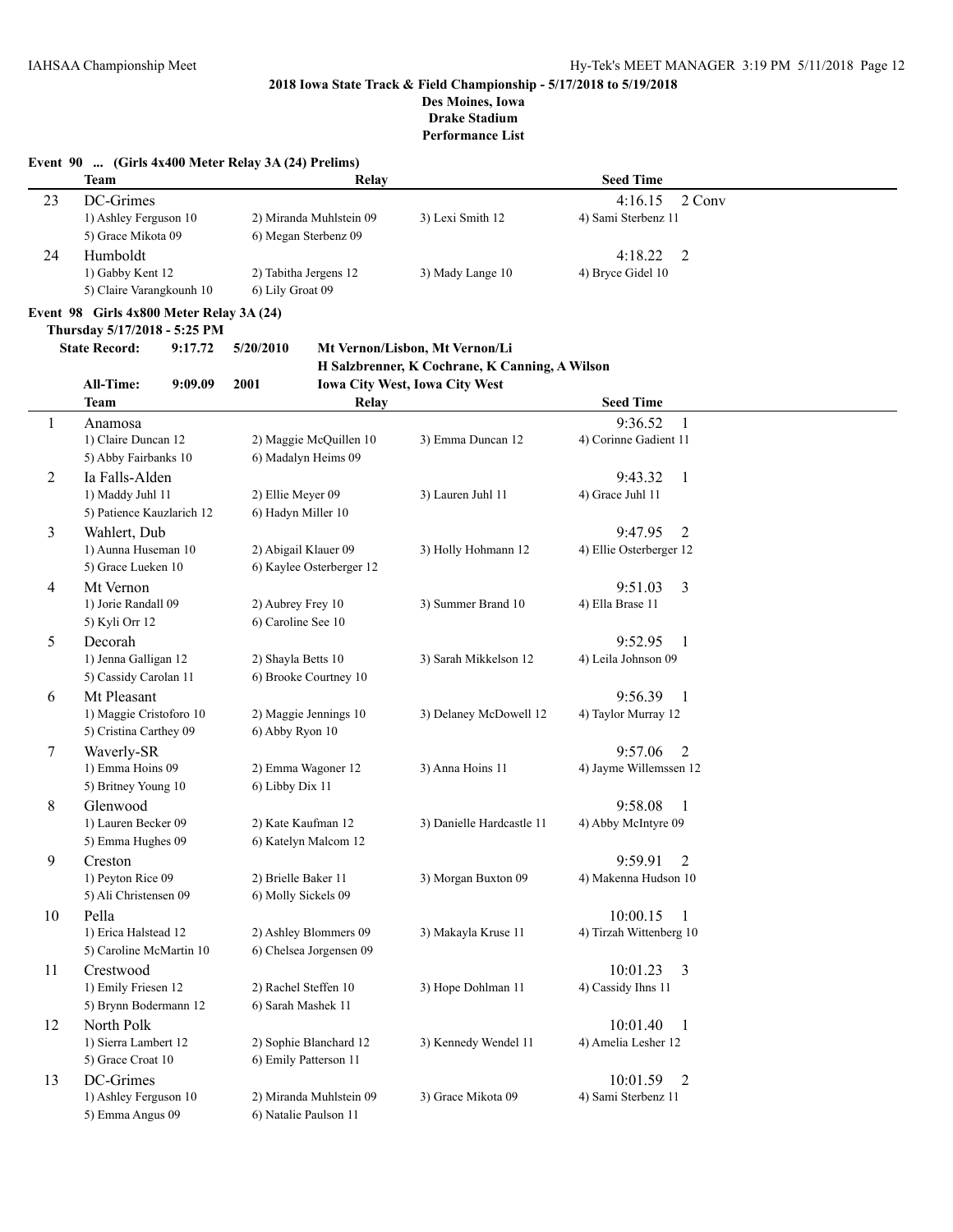## **Event 98 ... (Girls 4x800 Meter Relay 3A (24))**

|    | <b>Team</b>                   | <b>Relay</b>            |                       | <b>Seed Time</b>           |  |
|----|-------------------------------|-------------------------|-----------------------|----------------------------|--|
| 14 | Spencer                       |                         |                       | 10:02.70<br>$\mathbf{1}$   |  |
|    | 1) Grace Hamilton 10          | 2) Abby Weeks 11        | 3) Morgan Roberts 12  | 4) Jenna Morey 10          |  |
|    | 5) Jenna Dirkx 12             | 6) Allie Halverson 11   |                       |                            |  |
| 15 | ADM, Adel                     |                         |                       | 3<br>10:03.11              |  |
|    | 1) Hannah Welch 09            | 2) Julia Case 09        | 3) Abby Gonzalez 09   | 4) Sadie Juergens 11       |  |
|    | 5) Anna Kenny 11              | 6) Kerilyn Schmidt 09   |                       |                            |  |
| 16 | Assumption                    |                         |                       | 10:03.38<br>2              |  |
|    | 1) Grace Rohlf 12             | 2) Erin McMullen 10     | 3) Taylor Quick 10    | 4) Samantha Scodeller 09   |  |
|    | 5) Brooke Menke 10            | 6) Laney Fitzpatrick 09 |                       |                            |  |
| 17 | Harlan                        |                         |                       | 10:10.73<br>$\overline{4}$ |  |
|    | 1) Abby Alberti 10            | 2) Kara Rueschenberg 12 | 3) Liv Freund 09      | 4) Greichaly Kaster 11     |  |
|    | 5) Olivia Andersen 09         | 6) Abi Baldwin 09       |                       |                            |  |
| 18 | Central DeWitt                |                         |                       | 10:11.47<br>$\overline{4}$ |  |
|    | 1) Julia Campbell 12          | 2) Carly Small 10       | 3) Alina Manvelova 10 | 4) Katie Fox 11            |  |
|    | 5) Hannah Payne 10            | 6) Maddie Peterson 11   |                       |                            |  |
| 19 | Charles City                  |                         |                       | 10:12.58<br>$\overline{4}$ |  |
|    | 1) Gillian King 12            | 2) Whitney Martin 11    | 3) Sami Heyer 11      | 4) Marley Hagarty 09       |  |
|    | 5) Mackenzy Bilharz 10        | 6) Kiki Connell 09      |                       |                            |  |
| 20 | LeMars<br>1) Kara Albrecht 10 |                         |                       | 10:14.73<br>$\overline{2}$ |  |
|    | 5) Maddie Hurt 11             | 2) Chloe Calhoun 10     | 3) Paige Washburn 10  | 4) Sarah Meis 10           |  |
| 21 | Carlisle                      |                         |                       | 3<br>10:16.42              |  |
|    | 1) Lexxi Link 09              | 2) Molly Hoekstra 10    | 3) Madi Hoekstra 12   | 4) Megan Sievers 11        |  |
|    | 5) Cameron Mesecher 11        | 6) Jocelyn Haack 11     |                       |                            |  |
| 22 | <b>Benton Comm</b>            |                         |                       | 10:19.80<br>$\overline{2}$ |  |
|    | 1) Paige King 11              | 2) Lauren Woeste 10     | 3) Hailee Ricklefs 09 | 4) Jaden Thys 09           |  |
|    | 5) Katelyn Buscher 09         | 6) Shelby Hulsebus 12   |                       |                            |  |
| 23 | Denison-Schlswg               |                         |                       | 10:23.69<br>5              |  |
|    | 1) Adriana Marquez 11         | 2) Morgan Goslar 11     | 3) Paige Andersen 09  | 4) Raegan Andersen 11      |  |
|    | 5) Vanessa Gunderson 11       |                         |                       |                            |  |
| 24 | Gilbert                       |                         |                       | 10:24.06<br>2              |  |
|    | 1) Allison Weiler 10          | 2) Rachel Sents 10      | 3) Hannah Thatcher 11 | 4) Callie Folkmann 10      |  |
|    | 5) Cara Heuer 10              | 6) Justine Rosburg 12   |                       |                            |  |
|    |                               |                         |                       |                            |  |

# **Event 112 Girls 800 Sprint Medley 3A (24)**

**Saturday 5/19/2018 - 9:24 AM**

# **State Record: 1:46.46 2016 Wahlert Dubuque, Wahlert Dubu J Ganshirt, A Osterberger, L Sherman, K Fricano**

```
All-Time: 1:44.89 5/23/2015 Pleasant Valley, Pleasant Valley
```

|                       |                            | E Paul, J Simon, E Whigham, A Swanson |                           |  |
|-----------------------|----------------------------|---------------------------------------|---------------------------|--|
| <b>Team</b>           | Relay                      |                                       | <b>Seed Time</b>          |  |
| Benton Comm           |                            |                                       | 1:48.23                   |  |
| 1) Gabbi Garman 12    | 2) Elizabeth Masten 12     | 3) Ellie Masten 12                    | 4) Shelby Hulsebus 12     |  |
| 5) Laura Maschino 12  | 6) Lauren Slouha 11        |                                       |                           |  |
| Pella                 |                            |                                       | 1:49.09<br>$\overline{2}$ |  |
| 1) Metsje Miller 11   | 2) Paighton Malek 12       | 3) Elsie Thoreson 10                  | 4) Annika Pingel 12       |  |
| 5) Emily Vos 12       | 6) Roselande Vanderhoff 09 |                                       |                           |  |
| Wahlert, Dub          |                            |                                       | 1:49.22<br>- 1            |  |
| 1) Ariana Yaklich 09  | 2) Bailey Hasken 12        | 3) Anna Sherman 12                    | 4) Kaylee Osterberger 12  |  |
| 5) Clare Broderick 10 | 6) Holly Hohmann 12        |                                       |                           |  |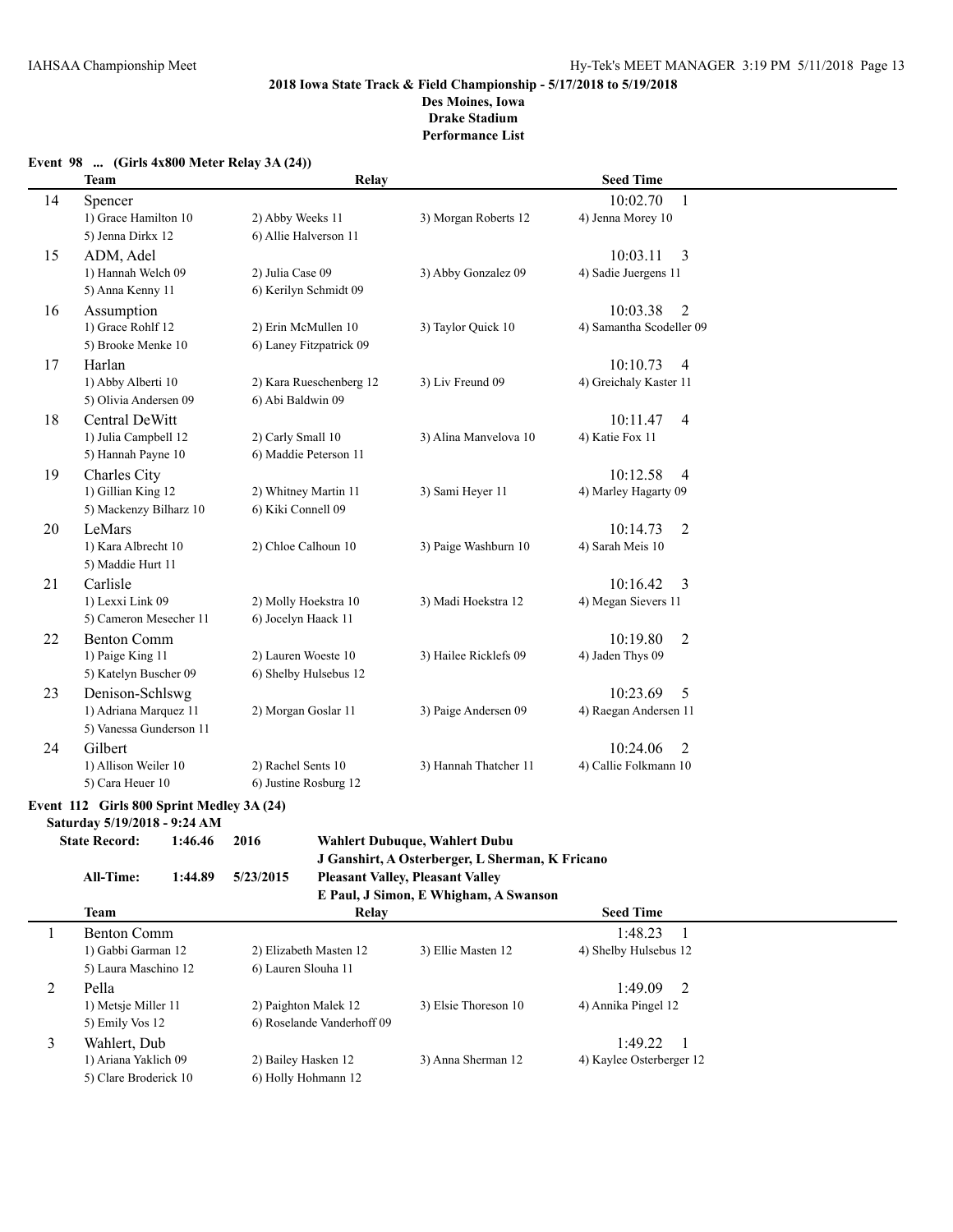# **Event 112 ... (Girls 800 Sprint Medley 3A (24))**

|    | <b>Team</b>              | Relay                      |                         | <b>Seed Time</b>          |  |
|----|--------------------------|----------------------------|-------------------------|---------------------------|--|
| 4  | Decorah                  |                            |                         | 1:49.62<br>1              |  |
|    | 1) Allie Hafner 12       | 2) Brynne Valkosky 12      | 3) Rylea Ranum 12       | 4) Katie Nimrod 12        |  |
|    | 5) Brooke Berns 10       | 6) Rose Gullekson 11       |                         |                           |  |
| 5  | Denison-Schlswg          |                            |                         | 1:50.39<br>$\mathbf{1}$   |  |
|    | 1) Whitney Weiss 12      | 2) Tia Petersen 10         | 3) Alex Mohr 11         | 4) Ellie Mendlik 12       |  |
|    | 5) Vanessa Gunderson 11  | 6) Paige Andersen 09       |                         |                           |  |
| 6  | Solon                    |                            |                         | 1:51.07<br>2              |  |
|    | 1) Cayley Annis 10       | 2) Molly Duckett 12        | 3) Abby Smith 11        | 4) Erin Kerkhoff 11       |  |
|    | 5) Taylor Ryan 11        | 6) Khaylor Fleck 10        |                         |                           |  |
| 7  | Norwalk                  |                            |                         | 1:51.58<br>-1             |  |
|    | 1) Shae Campbell 12      | 2) Gianna Belizzi 11       | 3) Taylor Vanderholt 12 | 4) Tarynn Rodman 10       |  |
|    | 5) Maya Hjeldon 11       | 6) Ella Apana-Stipe 09     |                         |                           |  |
| 8  | <b>Bishop Heelan</b>     |                            |                         | 1:52.44<br>1              |  |
|    | 1) Katie Rizk 12         | 2) Elsy Meis 12            | 3) Callie Doohen 12     | 4) Madison Jochum 11      |  |
|    | 5) Ellie Cropley 12      | 6) Molly Saltzman 11       |                         |                           |  |
| 9  | Marion                   |                            |                         | $1:52.67$ 3               |  |
|    | 1) Chloe Trea 11         | 2) Maddy Redmond 11        | 3) Riley Wright 09      | 4) Livvy Draves 11        |  |
|    | 5) Maddie Knapp 11       | 6) Allie Donohue 10        |                         |                           |  |
| 10 | Assumption               |                            |                         | 1:52.75<br>1              |  |
|    | 1) Anna Possehl 10       | 2) Mary Grace Carroll 12   | 3) Olivia Lansing 11    | 4) Laney Fitzpatrick 09   |  |
|    | 5) Lea Nelson 11         | 6) Peyton Hanley 11        |                         |                           |  |
| 11 | Independence             |                            |                         | 1:53.13<br>2              |  |
|    | 1) Sydney Hearn 11       | 2) Allie Jo Zieser 10      | 3) Madison Larson 11    | 4) Kaylee Hosch 11        |  |
|    | 5) Izzy Dunlap 12        | 6) Taylor Wendt 11         |                         |                           |  |
| 12 | Glenwood                 |                            |                         | 1:53.31<br>2              |  |
|    | 1) Jaeda Wilson 10       | 2) Bailey Ostrander 11     | 3) Sadey Allgood 11     | 4) Elle Scarborough 09    |  |
|    | 5) Abi Schultz 11        | 6) Devon Bomer 12          |                         |                           |  |
| 13 | LeMars                   |                            |                         | 1:53.46<br>2              |  |
|    | 1) Halie Schwartz 12     | 2) Annie Ellis 11          | 3) Katie McAllister 12  | 4) Chloe Calhoun 10       |  |
|    | 5) Haylee Cooper 11      |                            |                         |                           |  |
| 14 | DC-Grimes                |                            |                         | 1:53.57<br>2              |  |
|    | 1) Abby Ryan 12          | 2) Abby Weddle 12          | 3) Ashley Murrow 12     | 4) Sami Sterbenz 11       |  |
|    | 5) Katelyn Knudsen 10    | 6) Ashley Ferguson 10      |                         |                           |  |
| 15 | Boone                    |                            |                         | 1:53.83<br>1              |  |
|    | 1) Caitlynne Shadle 12   | 2) Emily Wingert 09        | 3) Ellen Castle 11      | 4) Madyln Danner 11       |  |
|    | 5) Bailey Price 09       | 6) Maggy Muller 11         |                         |                           |  |
| 16 | Boy-Hul/Rock Val         |                            |                         | 3<br>1:54.07              |  |
|    | 1) Kenzie Zomer 10       | 2) Sydney Damstra 10       | 3) Lona Hoogeveen 12    | 4) Lizzy Blum 10          |  |
|    | 5) Sydney TeSlaa 09      | 6) Morgan Van Der Brink 12 |                         |                           |  |
| 17 | Keokuk                   |                            |                         | 1:54.18<br>$\overline{2}$ |  |
|    | 1) Lindsey Campbell 09   | 2) Megan Giesler 10        | 3) Tamera Moorer 11     | 4) Miracle Ailes 09       |  |
|    | 5) Lillia Tate 12        | 6) Tiana Stokes 10         |                         |                           |  |
| 18 | Clear Crk-Amana          |                            |                         | $1:54.22$ 3               |  |
|    | 1) Riley Hennes 12       | 2) Andrea Roller 12        | 3) Karsyn Stratton 10   | 4) Cierra Lacina 11       |  |
|    | 5) Madelynn Langridge 12 | 6) Abby Stevens 09         |                         |                           |  |
| 19 | W Burlington/ND          |                            |                         | 1:54.42<br>3              |  |
|    | 1) Kerrigan Belger 09    | 2) Annaka Harris 09        | 3) Hope Ward 10         | 4) Sydney Marlow 09       |  |
|    | 5) Addy Kellen 10        | 6) Kelyin Chng 11          |                         |                           |  |
| 20 | <b>CPU</b>               |                            |                         | 1:54.44<br>$\overline{3}$ |  |
|    | 1) LaMia Sisk 12         | 2) Nicki Thomas 10         | 3) Rylee Clark 11       | 4) Chloe Neighbor 11      |  |
|    | 5) Kari Daubs 11         | 6) Katherine Daubs 12      |                         |                           |  |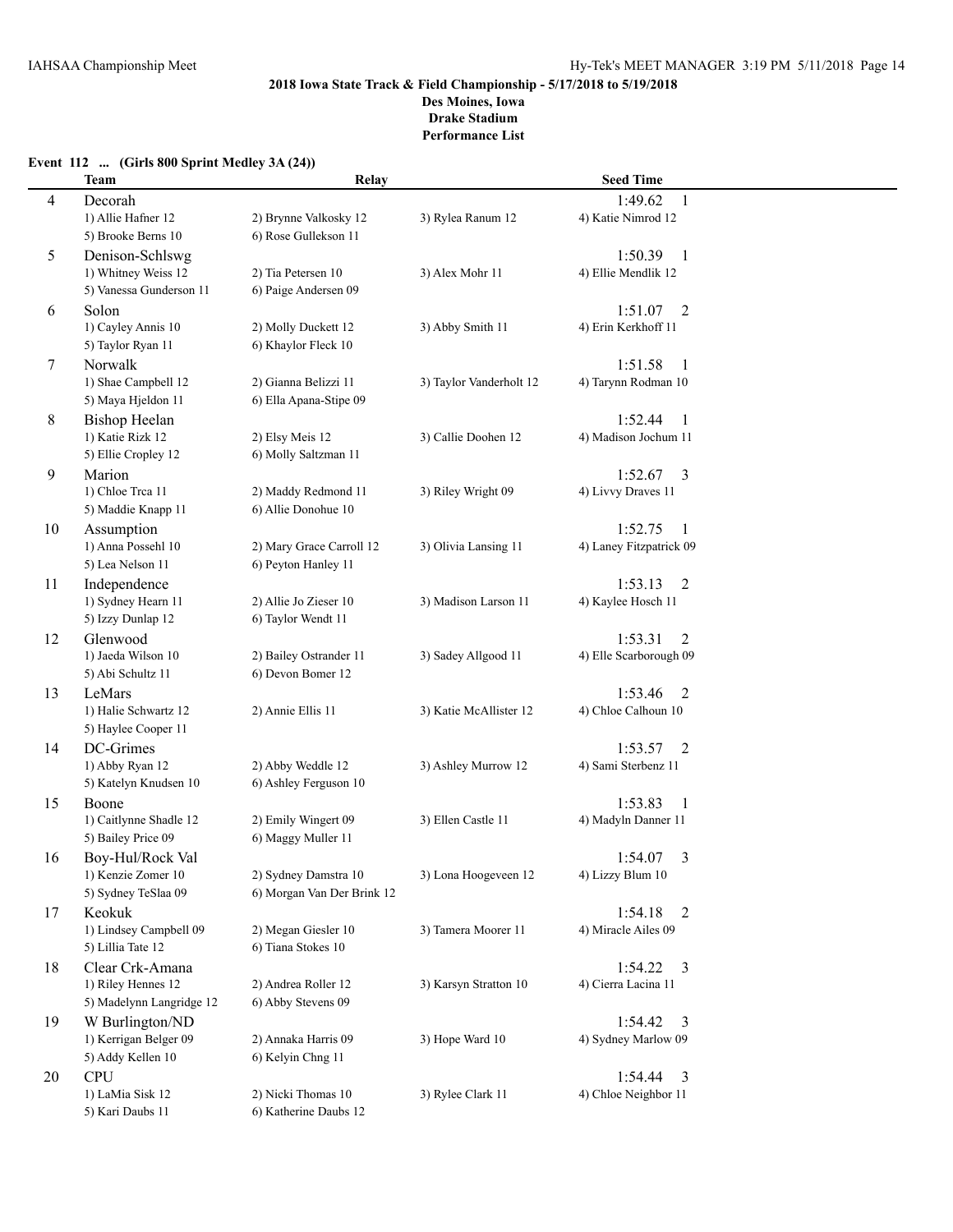**Des Moines, Iowa Drake Stadium**

**Performance List**

|  | Event $112$ (Girls 800 Sprint Medley 3A (24)) |  |
|--|-----------------------------------------------|--|
|  |                                               |  |

|    | Team                   | Relay                 |                                                | <b>Seed Time</b>     |                |
|----|------------------------|-----------------------|------------------------------------------------|----------------------|----------------|
| 21 | Algona                 |                       |                                                | 1:54.75              | $\overline{2}$ |
|    | 1) Sam Hood 12         | 2) Alexa Chase 09     | 3) Sydney Hoover 10                            | 4) Abigail Holmes 10 |                |
|    | 5) Abby Groen 11       | 6) Hailey Schmidt 12  |                                                |                      |                |
| 22 | Central DeWitt         |                       |                                                | 1:55.05              | -4             |
|    | 1) Isabelle Hawkins 12 | 2) Morgan Machovec 09 | 3) Colleen Klostermann 09                      | 4) Crystal Burke 10  |                |
|    | 5) Julia Campbell 12   | 6) Carly Small 10     |                                                |                      |                |
| 23 | MOC-FV                 |                       |                                                | $1:55.26$ 4          |                |
|    | 1) Delanie Niemyer 10  | 2) Zoe Heemstra 11    | 3) Molly Van Klompenburg 12 4) Amelia Esser 09 |                      |                |
|    | 5) Rynelle Reisma 10   | 6) Taryn Nothem 09    |                                                |                      |                |
| 24 | Humboldt               |                       |                                                | 1:55.30              | - 3            |
|    | 1) Carlie Thompson 10  | 2) Jori Hajek 09      | 3) Mady Lange 10                               | 4) Gabby Kent 12     |                |
|    | 5) Rachel Darling 12   | 6) Tabitha Jergens 12 |                                                |                      |                |

**Event 120 Girls High Jump 3A (24)**

|    | Thursday 5/17/2018 - 4:30 PM |      |    |                               |                  |                |  |
|----|------------------------------|------|----|-------------------------------|------------------|----------------|--|
|    | <b>State Record:</b><br>5-09 | 2014 |    | <b>Alexis Conaway, MOC-FV</b> |                  |                |  |
|    | <b>All-Time:</b><br>$6 - 01$ | 2010 |    | Hannah Wilms, Dike-NH         |                  |                |  |
|    | <b>Name</b>                  |      |    | Year School                   | <b>Seed Mark</b> |                |  |
| 1  | Madison Harms                |      | 11 | SB-Luton                      | 5-05.00          | 1              |  |
| 2  | Rylie Todd                   |      | 10 | W Burlington/ND               | 5-05.00          |                |  |
| 3  | Miracle Ailes                |      | 09 | Keokuk                        | 5-03.00          | $\mathfrak{D}$ |  |
| 4  | <b>Stacey Slaven</b>         |      | 11 | S Tama Cty                    | 5-03.00          | 2              |  |
| 5  | Reagan Dahlquist             |      | 09 | Waverly-SR                    | 5-03.00          | 1              |  |
| 6  | Kylee Neighbors              |      | 10 | Grinnell                      | 5-03.00          | 1              |  |
| 7  | Olivia Nebergall             |      | 10 | Anamosa                       | $5-02.00$        |                |  |
| 8  | <b>Taylor Mohr</b>           |      | 11 | Carroll                       | $5-02.00$        |                |  |
| 9  | Maria Gorham                 |      | 12 | North Polk                    | $5-02.00$        |                |  |
| 10 | Emma Kelderman               |      | 11 | <b>Oskaloosa</b>              | 5-01.00          | 3              |  |
| 11 | Alivah Carter                |      | 10 | Wahlert, Dub                  | 5-01.00          | 3              |  |
| 12 | Haley Flaws                  |      | 12 | Webster City                  | 5-01.00          |                |  |
| 13 | Abby Smith                   |      | 11 | Solon                         | 5-01.00          | 2              |  |

 Lauren Becker 09 Glenwood 5-01.00 2 15 Andrea Roller 12 Clear Crk-Amana 5-01.00 4<br>16 Danielle Hardcastle 11 Glenwood 5-01.00 3 Danielle Hardcastle 11 Glenwood 5-01.00 3 Anna Lucas 12 SB-Luton 5-00.00 3 18 Mallory Nilles 10 Boy-Hul/Rock Val 5-00.00 2 Adelynn Ahartz 11 Carlisle 5-00.00 2 Emma Bullman 09 Gilbert 5-00.00 2 Ambria Pipho 10 Decorah 5-00.00 2 Haleigh Hadley 10 Gilbert 5-00.00 3 Emily Franzen 12 Decorah 4-10.00 3

24 Ally Ferguson 12 DC-Grimes 4-10.00 3 **Event 128 Girls Long Jump 3A (24)**

| Friday 5/18/2018 - 4:30 PM |          |           |                              |                  |  |
|----------------------------|----------|-----------|------------------------------|------------------|--|
| <b>State Record:</b>       | 18-02.75 | 5/18/2007 | <b>Jennie Clark, Norwalk</b> |                  |  |
| <b>All-Time:</b>           | 19-10.25 | 2014      | Lexus Lovan, Urbandale       |                  |  |
| <b>Name</b>                |          |           | <b>Year School</b>           | <b>Seed Mark</b> |  |
| Aliyah Carter              |          |           | 10 Wahlert, Dub              | $18 - 10.00$     |  |
| Sienna Durr                |          |           | 12 Grinnell                  | $17 - 0.525$     |  |
| Ellen Castle               |          |           | Boone<br>11.                 | 17-03.50         |  |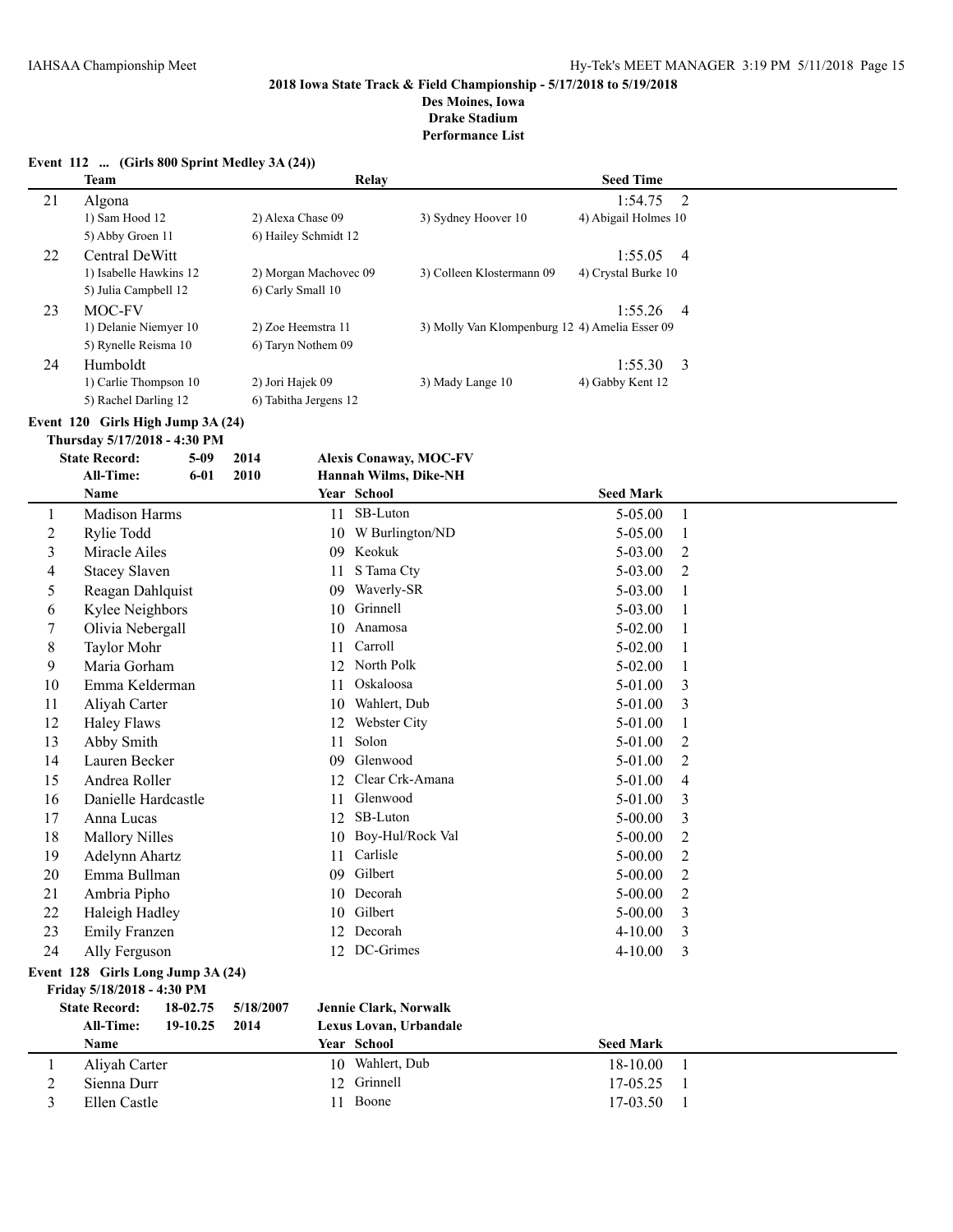**Des Moines, Iowa Drake Stadium**

**Performance List**

#### **Event 128 ... (Girls Long Jump 3A (24))**

|    | Name                      |    | Year School          | <b>Seed Mark</b> |                |
|----|---------------------------|----|----------------------|------------------|----------------|
| 4  | Paighton Malek            | 12 | Pella                | 17-02.00         | 2              |
| 5  | Khaylor Fleck             | 10 | Solon                | $16-11.50$       | 2              |
| 6  | Hannah Anderson           | 10 | Washington           | 16-10.75         |                |
|    | Ashlyn Hay                | 10 | Webster City         | 16-10.50         | 2              |
| 8  | Lauren Slouha             | 11 | <b>Benton Comm</b>   | 16-10.50         | 3              |
| 9  | Katie Saner               | 11 | Crestwood            | $16 - 10.00$     |                |
| 10 | Morgan Machovec           | 09 | Central DeWitt       | 16-08.50         | 3              |
| 11 | Lydia Berns-Schweingruber | 10 | Gilbert              | 16-07.50         | 3              |
| 12 | Jenah Greiner             | 11 | Washington           | 16-07.00         | 2              |
| 13 | Krissa Larson             | 12 | Waverly-SR           | 16-06.50         | 2              |
| 14 | Lyndi Vantiger            | 11 | Mt Pleasant          | 16-05.25         | 3              |
| 15 | Kaylee Hosch              | 11 | Independence         | 16-04.50         | 3              |
| 16 | Sophie Hefel              | 09 | Wahlert, Dub         | 16-04.00         | 4              |
| 17 | Jordan Auliff             | 09 | Central DeWitt       | 16-03.50         | 5              |
| 18 | Sarah Frett               | 10 | DC-Grimes            | $16 - 03.00$     |                |
| 19 | <b>Karsyn Stratton</b>    | 10 | Clear Crk-Amana      | 16-01.50         | 4              |
| 20 | Molly Van Klompenburg     | 12 | MOC-FV               | 16-00.50         |                |
| 21 | Sam McGowan               | 12 | <b>Bishop Heelan</b> | 15-11.00         | 2              |
| 22 | Jenna Fagen               | 10 | North Polk           | 15-10.50         | $\mathfrak{D}$ |
| 23 | Haley Rasmussen           | 09 | Atlantic             | 15-04.50         |                |
| 24 | Natalie Hansen            | 12 | Winterset            | 15-02.00         | 2              |

#### **Event 136 Girls Discus Throw 3A (24)**

**Thursday 5/17/2018 - 2:00 PM**

| <b>State Record:</b> |                         | 154-07 | 2012 |    | Katelyn Weimerskirch |
|----------------------|-------------------------|--------|------|----|----------------------|
|                      | <b>All-Time:</b>        | 179-07 | 2014 |    | Kiana Phelps, KP-WC  |
|                      | Name                    |        |      |    | Year School          |
| 1                    | Ainsley Schrock         |        |      | 10 | Clear Crk-Aman       |
| 2                    | Meghan Hettinga         |        |      | 12 | MOC-FV               |
| 3                    | Lily Meester            |        |      | 10 | Mt Vernon            |
| 4                    | Nicole Jacobson         |        |      | 11 | <b>Bishop Heelan</b> |
| 5                    | <b>Elly Cairney</b>     |        |      | 11 | Pella                |
| 6                    | Kelsey Fields           |        |      | 09 | Creston              |
| 7                    | Cassidy Nerland         |        |      | 12 | Webster City         |
| 8                    | Sophia Dykstra          |        |      | 09 | Oskaloosa            |
| 9                    | Claire Sandvig          |        |      | 12 | Boone                |
| 10                   | Elle Scarborough        |        |      | 09 | Glenwood             |
| 11                   | Sharon Goodman          |        |      | 10 | Crestwood            |
| 12                   | Iliyah Moore            |        |      | 11 | W Burlington/NI      |
| 13                   | Sydney Loeckle          |        |      | 12 | Charles City         |
| 14                   | <b>Brooklyn Cougill</b> |        |      | 12 | <b>Bishop Heelan</b> |
| 15                   | Sarah Heilesen          |        |      | 11 | Denison-Schlswg      |
| 16                   | Ashley Onken            |        |      | 10 | Carroll              |
| 17                   | Morgan Montgomery       |        |      | 11 | Wahlert, Dub         |
| 18                   | Elli Becicka            |        |      | 11 | Solon                |
| 19                   | Lilly Meyer             |        |      | 11 | W Delaware           |
| 20                   | Kasi McWhorter          |        |      | 11 | <b>Benton Comm</b>   |
| $^{\sim}$ 1          | $D = 1.1 D = 11.$       |        |      |    | $10.11$ $11.11$      |

## **State Record: 154-07 2012 Katelyn Weimerskirch, Wahlert**

|                | Name                    |    | Year School          | <b>Seed Mark</b> |                |
|----------------|-------------------------|----|----------------------|------------------|----------------|
| 1              | Ainsley Schrock         | 10 | Clear Crk-Amana      | 127-01           |                |
| $\overline{c}$ | Meghan Hettinga         | 12 | MOC-FV               | 126-08           |                |
| 3              | Lily Meester            | 10 | Mt Vernon            | 126-01           |                |
| 4              | Nicole Jacobson         |    | <b>Bishop Heelan</b> | 123-06           | $\overline{2}$ |
| 5              | <b>Elly Cairney</b>     | 11 | Pella                | 121-08           | 2              |
| 6              | Kelsey Fields           | 09 | Creston              | 119-07           |                |
| 7              | Cassidy Nerland         | 12 | Webster City         | 119-03           |                |
| 8              | Sophia Dykstra          | 09 | Oskaloosa            | 118-08           | 3              |
| 9              | Claire Sandvig          | 12 | Boone                | 118-00           | 2              |
| 10             | Elle Scarborough        | 09 | Glenwood             | 117-08           | 2              |
| 11             | Sharon Goodman          | 10 | Crestwood            | 117-08           |                |
| 12             | Iliyah Moore            |    | W Burlington/ND      | 116-10           |                |
| 13             | Sydney Loeckle          | 12 | Charles City         | 115-11           | 2              |
| 14             | <b>Brooklyn Cougill</b> |    | <b>Bishop Heelan</b> | 115-09           | 3              |
| 15             | Sarah Heilesen          |    | Denison-Schlswg      | 114-08           | 3              |
| 16             | Ashley Onken            | 10 | Carroll              | 113-03           | 4              |
| 17             | Morgan Montgomery       |    | Wahlert, Dub         | 113-01           | 2              |
| 18             | Elli Becicka            | 11 | Solon                | 112-03           | 3              |
| 19             | Lilly Meyer             |    | W Delaware           | 112-03           | 3              |
| 20             | Kasi McWhorter          |    | <b>Benton Comm</b>   | 112-02           | 4              |
| 21             | Rachel Darling          | 12 | Humboldt             | 111-04           | 3              |
| 22             | Alyssa Striegel         | 10 | Mt Pleasant          | 106-08           | 2              |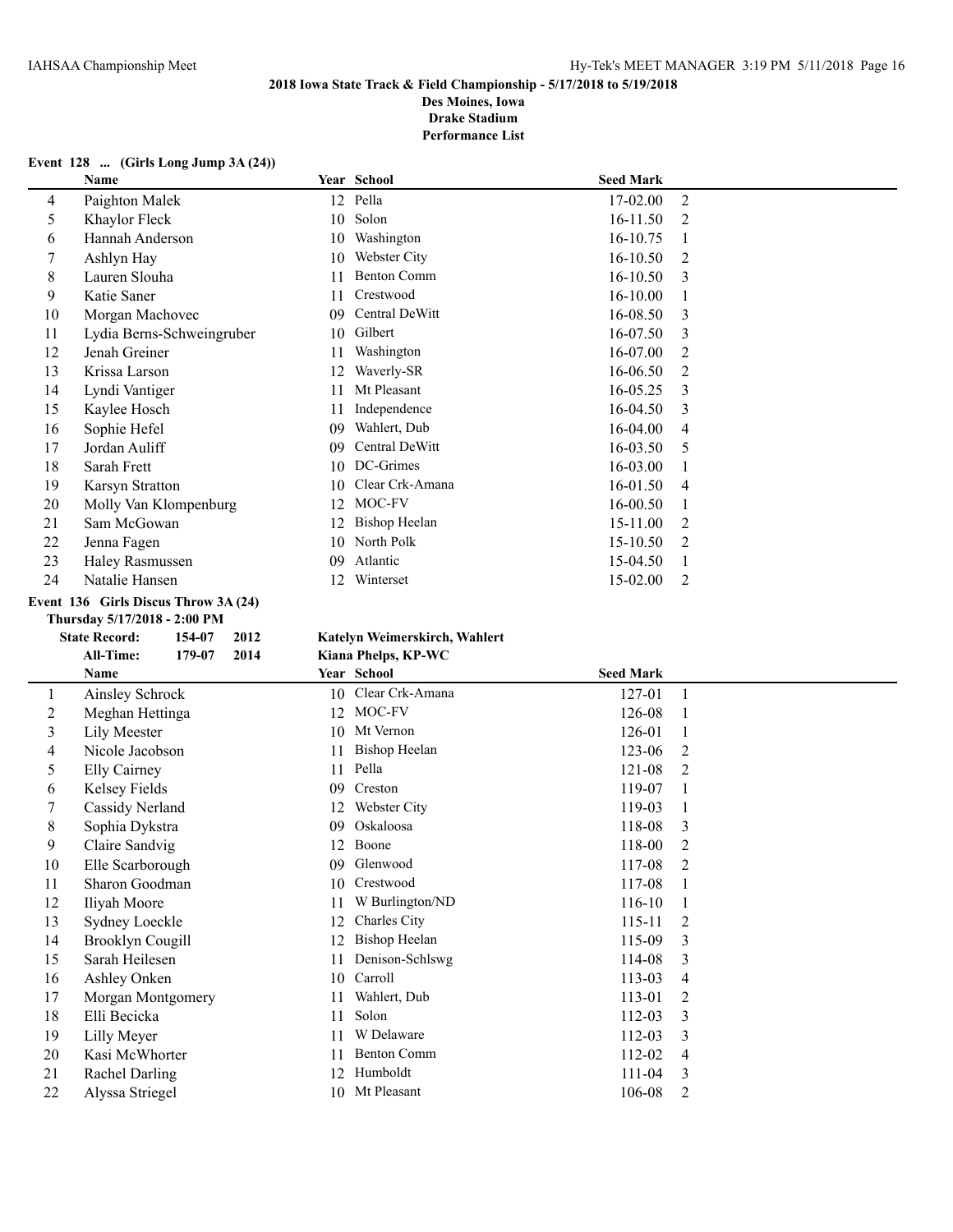**Event 136 ... (Girls Discus Throw 3A (24))**

# **2018 Iowa State Track & Field Championship - 5/17/2018 to 5/19/2018 Des Moines, Iowa**

**Drake Stadium Performance List**

|                | Name                                    |           |                        |                  | Year School                   |                                          | <b>Seed Mark</b>                 |                |
|----------------|-----------------------------------------|-----------|------------------------|------------------|-------------------------------|------------------------------------------|----------------------------------|----------------|
| 23             | Aldina Husic                            |           |                        |                  | 12 DC-Grimes                  |                                          | 104-09                           | $\mathbf{1}$   |
| 24             | Amber Fistler                           |           |                        |                  | 12 DC-Grimes                  |                                          | 100-01                           | 2              |
|                | Event 144 Girls Shot Put 3A (24)        |           |                        |                  |                               |                                          |                                  |                |
|                | Friday 5/18/2018 - 2:00 PM              |           |                        |                  |                               |                                          |                                  |                |
|                | <b>State Record:</b>                    | $45 - 05$ | 5/18/2007              |                  | <b>Brooke Gritters, Pella</b> |                                          |                                  |                |
|                | <b>All-Time:</b>                        | 53-03.50  | 1992                   |                  |                               | Paulette Mitchell, Council Bluffs AL     |                                  |                |
|                | Name                                    |           |                        |                  | Year School                   |                                          | Seed Mark                        |                |
| $\mathbf{1}$   | Kaeleigh DeWaard                        |           |                        |                  | 12 Pella                      |                                          | $41 - 00.50$                     | $\mathbf{1}$   |
| $\overline{2}$ | Jade Hard                               |           |                        | 11               | Mt Vernon                     |                                          | 40-06.00                         | 1              |
| $\mathfrak{Z}$ | <b>Emily Troyer</b>                     |           |                        | 12               | Solon                         |                                          | 40-00.00                         | 2              |
| 4              | Kelsey Fields                           |           |                        | 09               | Creston                       |                                          | 39-07.00                         | 1              |
| 5              | Meghan Hettinga                         |           |                        | 12               | MOC-FV                        |                                          | 39-01.00                         | 1              |
| 6              | <b>Brooke Kruse</b>                     |           |                        | 12               | Carlisle                      |                                          | 38-08.50                         | 1              |
| 7              | Lexie Magnani                           |           |                        | 10               | Mt Pleasant                   |                                          | 38-01.25                         | 1              |
| 8              | Jaydyn Palmer                           |           |                        | 11               | <b>CPU</b>                    |                                          | 37-05.75                         | 1              |
| 9              | Cassidy Nerland                         |           |                        | 12               | Webster City                  |                                          | 37-03.50                         | 1              |
| 10             | Lauren Upmeyer                          |           |                        | 10               | Vinton-Shellbrg               |                                          | 37-02.75                         | 2              |
| 11             | Sarah Heilesen                          |           |                        | 11               | Denison-Schlswg               |                                          | 37-00.75                         | 2              |
| 12             | Holli Verzani                           |           |                        | 12               | <b>Bishop Heelan</b>          |                                          | 36-11.00                         | 2              |
| 13             | Grace Bittle                            |           |                        | 11               | Mt Pleasant                   |                                          | 36-06.00                         | 2              |
| 14             | Sydney Biermann                         |           |                        | 11               | Glenwood                      |                                          | 36-05.00                         | 3              |
| 15             | Kristen Reicks                          |           |                        | 11               | Crestwood                     |                                          | 36-04.75                         | 3              |
| 16             | Hailey Nierling                         |           |                        |                  | 12 Decorah                    |                                          | 36-04.50                         | 4              |
| 17             | Leigh Johnson                           |           |                        |                  | 12 Fort Madison               |                                          | 36-03.50                         | 3              |
| 18             | Madison Schumacher                      |           |                        |                  | 09 Harlan                     |                                          | 36-03.00                         | 4              |
| 19             | Emma Dighton                            |           |                        |                  | 09 Boone                      |                                          | 36-02.50                         | 2              |
| 20             | <b>Brooklyn Cougill</b>                 |           |                        | 12 Bishop Heelan |                               |                                          | 35-11.25                         | 3              |
| 21             | <b>Bre Wilkerson</b>                    |           |                        |                  | Spencer<br>12                 |                                          | 35-11.00                         | 4              |
| 22             | Caitlynne Shadle                        |           |                        |                  | 12 Boone                      |                                          | 35-09.50                         | 3              |
| 23             | Alex Hackett                            |           |                        | 11               | Pella                         |                                          | 35-07.50                         | 2              |
| 24             | Sarah Stocker                           |           |                        | 12               | Saydel                        |                                          | 34-08.25                         | 2              |
|                | Event 150 Girls Distance Medley 3A (24) |           |                        |                  |                               |                                          |                                  |                |
|                | Friday 5/18/2018 - 3:00 PM              |           |                        |                  |                               |                                          |                                  |                |
|                | <b>State Record:</b>                    | 4:03.14   | 5/19/2006              |                  | Fairfield, Fairfield          |                                          |                                  |                |
|                |                                         |           |                        |                  |                               | A Bowers, A Bandy, A Kuiken, J Kuiken    |                                  |                |
|                | All-Time:                               | 3:55.82   | 2017                   |                  |                               | <b>Assumption, Davenport, Assumption</b> |                                  |                |
|                | <b>Team</b>                             |           |                        |                  | Relay                         |                                          | <b>Seed Time</b>                 |                |
| 1              | Decorah                                 |           |                        |                  |                               |                                          | 4:13.12                          | $\mathbf{1}$   |
|                | 1) Fiona Buresh 09                      |           | 2) Sarah Mikkelson 12  |                  |                               | 3) Brooke Berns 10                       | 4) Katie Nimrod 12               |                |
|                | 5) Allie Hafner 12                      |           | 6) Shayla Betts 10     |                  |                               |                                          |                                  |                |
| $\overline{2}$ | Crestwood<br>1) Brynn Bodermann 12      |           | 2) Annie Mast 11       |                  |                               | 3) Katie Saner 11                        | 4:15.27<br>4) Ellie Friesen 12   | 2              |
|                | 5) Keelee Andera 10                     |           | 6) Emily Friesen 12    |                  |                               |                                          |                                  |                |
|                |                                         |           |                        |                  |                               |                                          |                                  |                |
| 3              | Anamosa<br>1) Taylor Zaruba 12          |           | 2) Olivia Nebergall 10 |                  |                               | 3) Gabby Gadient 10                      | 4:17.63<br>4) Corinne Gadient 11 | 1              |
|                | 5) Kassie Behnke 12                     |           | 6) Jessie Frasher 11   |                  |                               |                                          |                                  |                |
| $\overline{4}$ | Mt Pleasant                             |           |                        |                  |                               |                                          | 4:17.72                          | $\overline{1}$ |
|                | 1) Avery Sutter 09                      |           | 2) Kalynn Batey 12     |                  |                               | 3) Maggie Cristoforo 10                  | 4) Taylor Murray 12              |                |
|                | 5) Kendall Dascher 10                   |           | 6) Delaney McDowell 12 |                  |                               |                                          |                                  |                |
|                |                                         |           |                        |                  |                               |                                          |                                  |                |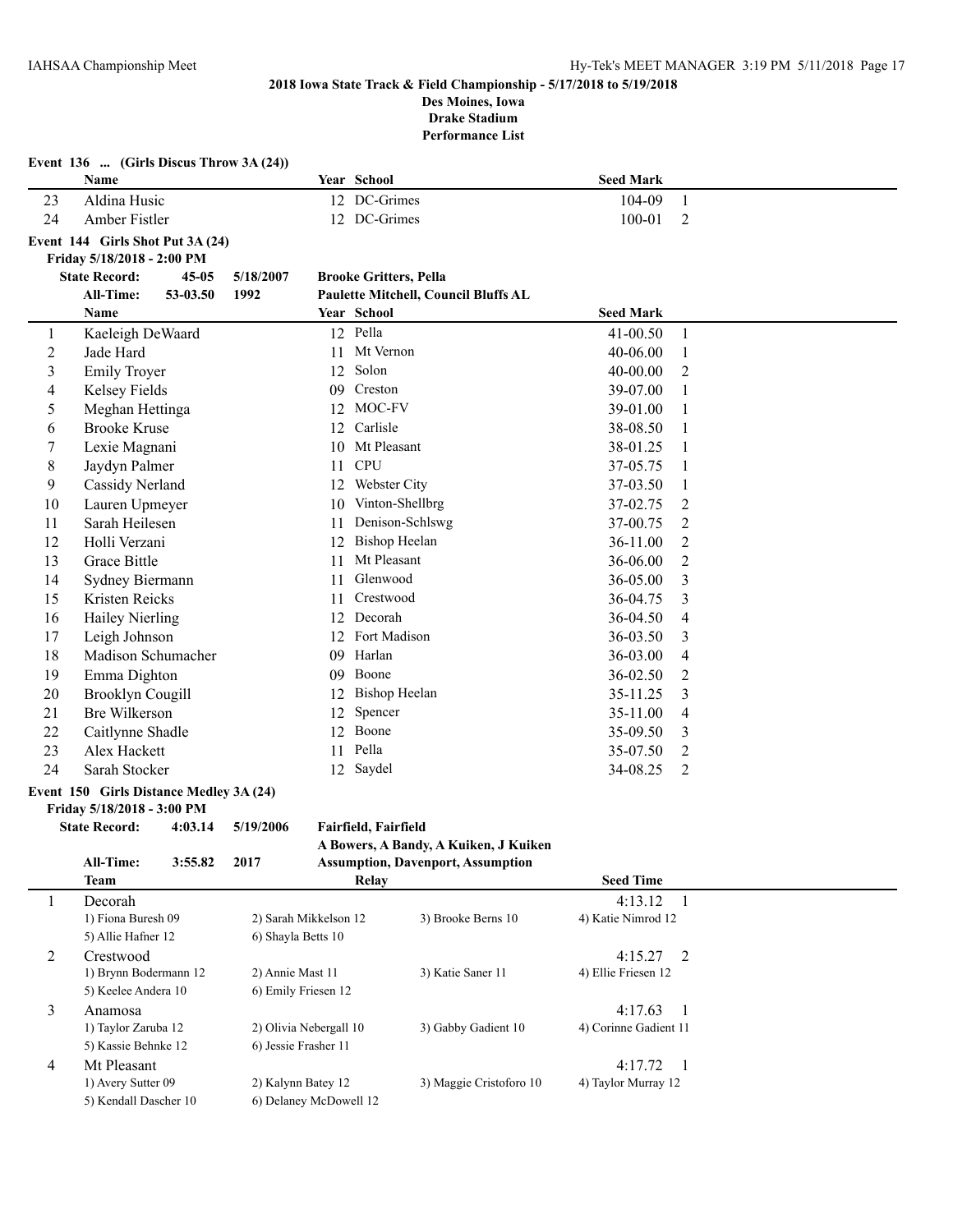# **2018 Iowa State Track & Field Championship - 5/17/2018 to 5/19/2018 Des Moines, Iowa**

**Drake Stadium**

**Performance List**

# **Event 150 ... (Girls Distance Medley 3A (24))**

|    | <b>Team</b>                               | Relay                    |                          | <b>Seed Time</b>                    |  |
|----|-------------------------------------------|--------------------------|--------------------------|-------------------------------------|--|
| 5  | Wahlert, Dub                              |                          |                          | $\overline{2}$<br>4:18.29           |  |
|    | 1) Molly McDonald 10                      | 2) Aliyah Carter 10      | 3) Kaylee Osterberger 12 | 4) Ellie Osterberger 12             |  |
|    | 5) Clare Broderick 10                     | 6) Holly Hohmann 12      |                          |                                     |  |
| 6  | Vinton-Shellbrg                           |                          |                          | 4:18.46<br>3                        |  |
|    | 1) Hannah Kalous 12                       | 2) Maddie Erhardt 11     | 3) Sarah Schminke 11     | 4) Grace Horst 11                   |  |
|    | 5) Hanna Timmerman 10                     | 6) Amelia Birker 10      |                          |                                     |  |
| 7  | Pella                                     |                          |                          | 4:19.34<br>$\mathbf{1}$             |  |
|    | 1) Metsje Miller 11                       | 2) Emily Holterhaus 11   | 3) Erica Halstead 12     | 4) Caroline McMartin 10             |  |
|    | 5) Paighton Malek 12                      | 6) Annika Pingel 12      |                          |                                     |  |
| 8  | Ia Falls-Alden                            |                          |                          | 4:22.90<br>$\mathbf{1}$             |  |
|    | 1) McKenzie Barr 11                       | 2) Ally Mulford 09       | 3) Maddy Juhl 11         | 4) Grace Juhl 11                    |  |
|    | 5) Anika Jelmeland 09                     | 6) Allie Ford 10         |                          |                                     |  |
| 9  | <b>CPU</b>                                |                          |                          | 4:23.05<br>$\overline{4}$           |  |
|    | 1) Kari Daubs 11                          | 2) Rylee Clark 11        | 3) Chloe Neighbor 11     | 4) Adrianna Katcher 10              |  |
|    | 5) Nicki Thomas 10                        | 6) Callyn Fox 11         |                          |                                     |  |
| 10 | Knoxville                                 |                          |                          | 4:23.11<br>$\overline{2}$           |  |
|    | 1) Emery Neer 11                          | 2) Bree Burton 11        | 3) Abbey Jackson 10      | 4) Katie Keitges 10                 |  |
|    | 5) Maggie Wilkins 09                      | 6) Charlie VerMeer 10    |                          |                                     |  |
| 11 | Marion                                    |                          |                          | 4:23.43<br>3                        |  |
|    | 1) Allie Donohue 10                       | 2) Maddie Knapp 11       | 3) Lexi Woode 11         | 4) Kelsi Huhndorf 12                |  |
|    | 5) Hallie Kephart 11                      | 6) Chloe Trea 11         |                          |                                     |  |
| 12 | Creston                                   |                          |                          | 4:23.73<br>$\overline{1}$           |  |
|    | 1) Kiersten Latham 12                     | 2) Cayla Maitlen 12      | 3) Makenna Hudson 10     | 4) Brielle Baker 11                 |  |
|    | 5) Stephanie Hemsworth 12                 | 6) Angelina Chuong 09    |                          |                                     |  |
| 13 | Assumption                                |                          |                          | 4:24.04<br>2                        |  |
|    | 1) Lea Nelson 11                          | 2) Mary Grace Carroll 12 | 3) Olivia Lansing 11     | 4) Grace Rohlf 12                   |  |
|    | 5) Peyton Hanley 11                       | 6) Laney Fitzpatrick 09  |                          |                                     |  |
| 14 | Mt Vernon                                 |                          |                          | 4:24.81<br>4                        |  |
|    | 1) Ella Wischmeyer 10<br>5) Ella Brase 11 | 2) Annie Rhomberg 11     | 3) Rory Light 11         | 4) Jorie Randall 09                 |  |
|    |                                           | 6) Aubrey Frey 10        |                          |                                     |  |
| 15 | North Polk<br>1) Eva Schoenberg 10        | 2) Maria Gorham 12       | 3) Kennedy Wendel 11     | 4:25.04<br>1<br>4) Amelia Lesher 12 |  |
|    | 5) Sierra Lambert 12                      | 6) Sophie Blanchard 12   |                          |                                     |  |
|    | Oskaloosa                                 |                          |                          | 4:25.32                             |  |
| 16 | 1) Brooke Allen 10                        | 2) Savannah Wiltse 11    | 3) Emma Kelderman 11     | 3<br>4) Lauren Coon 11              |  |
|    | 5) Ava Vande Wall 10                      | 6) Veronica Bolibaugh 11 |                          |                                     |  |
| 17 | ADM, Adel                                 |                          |                          | 4:25.75<br>2                        |  |
|    | 1) Lizzy Lohmann 10                       | 2) Keaton Kester 12      | 3) Julia Case 09         | 4) Hannah Welch 09                  |  |
|    | 5) Anna Kenny 11                          | 6) Sadie Juergens 11     |                          |                                     |  |
| 18 | Solon                                     |                          |                          | 4:25.90<br>5                        |  |
|    | 1) Monet Barnhouse 09                     | 2) Rachael Nelson 11     | 3) Sophie Nicol 12       | 4) Gabbi Bullard 10                 |  |
|    | 5) Molly Duckett 12                       | 6) Ashley Stinocher 09   |                          |                                     |  |
| 19 | <b>Bishop Heelan</b>                      |                          |                          | 4:26.23<br>$\mathbf{1}$             |  |
|    | 1) Katie Rizk 12                          | 2) Elsy Meis 12          | 3) Brooke Doohen 12      | 4) Amber Aesoph 10                  |  |
|    | 5) Madison Jochum 11                      | 6) Ellie Cropley 12      |                          |                                     |  |
| 20 | <b>Benton Comm</b>                        |                          |                          | 4:26.88<br>$\overline{4}$           |  |
|    | 1) Ashtynn Lohrer 10                      | 2) Alyssa Spina 10       | 3) Lauren Slouha 11      | 4) Lauren Woeste 10                 |  |
|    | 5) Paige King 11                          | 6) Tanasiah Walker 11    |                          |                                     |  |
| 21 | LeMars                                    |                          |                          | 4:27.06<br>2                        |  |
|    | 1) Haylee Cooper 11                       | 2) Katie McAllister 12   | 3) Emily Carlson 10      | 4) Kara Albrecht 10                 |  |
|    | 5) Sarah Meis 10                          | 6) Maddie Hurt 11        |                          |                                     |  |